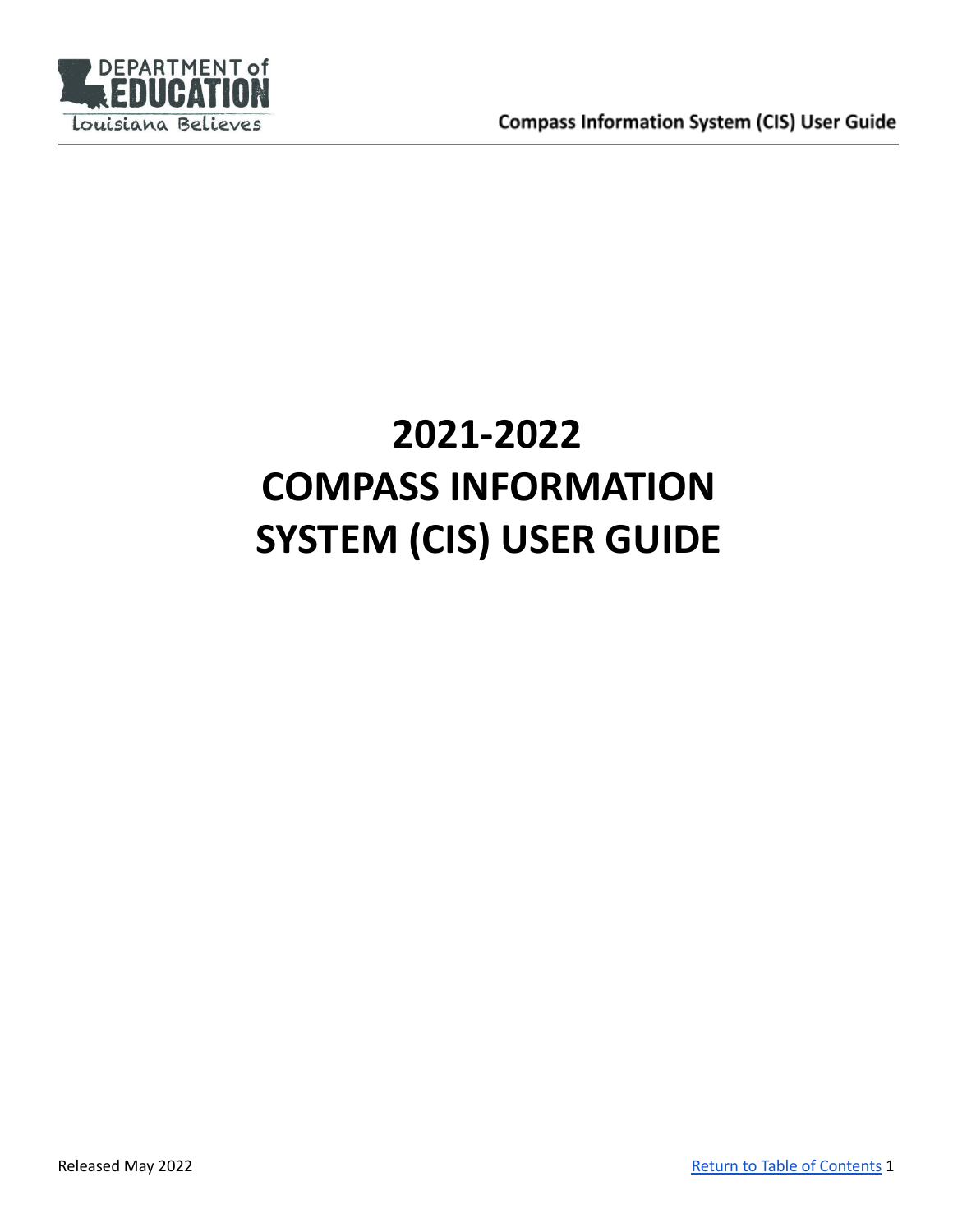

# <span id="page-1-0"></span>**Contents**

| 2021-2022 Compass Systems User Guide                                         | 5                                    |
|------------------------------------------------------------------------------|--------------------------------------|
| 2021-2022 Timeline for Compass Information System & Compass Evaluations      | 5                                    |
| Important Information on Overall Evaluation Formula and Calculator           | 7                                    |
| <b>User Login &amp; Account Management</b>                                   | 8                                    |
| CIS Login Screen                                                             | 8                                    |
| <b>User Account Reset</b>                                                    | 8                                    |
| <b>LEA Administrators and School Supervisors</b>                             | 9                                    |
| <b>Adding New Employees</b>                                                  | 10                                   |
| Deleting Employee Data                                                       | 10                                   |
| <b>Updating Employees</b>                                                    | 10                                   |
| <b>Transferring Employees</b>                                                | 11                                   |
| Releasing Employees for Transfer                                             | 11                                   |
| Adding Employees from Other Districts                                        | 11                                   |
| Assigning Evaluations and Evaluation Types                                   | 12                                   |
| <b>Removing Assigned Evaluators</b>                                          | 12                                   |
| <b>Viewing Compass Data</b>                                                  | 12                                   |
| Viewing Current Year Data for Your District's Employees                      | 12                                   |
| Viewing Prior Year Data for Your District's Employees                        | 13                                   |
| Viewing Data from Prior Year for Employees No Longer in Your School District | 13                                   |
| <b>Monitor Completion of SLT Goal Setting &amp; Observations</b>             | 13                                   |
| Monitoring Completion of Observation Data                                    | 13                                   |
| Monitoring Completion of Student Learning Target Data                        | 14                                   |
| Monitoring Completion of Final Evaluations                                   | 14                                   |
| Downloading Evaluation Completion Reports                                    | 15                                   |
| <b>Review Value-Added Data Results</b>                                       | 15                                   |
| <b>Review Prior Year Results</b>                                             | 16                                   |
| Request Invalidation of Value-Added Results                                  | 16                                   |
| <b>Unlocking Evaluation Data</b>                                             | 17                                   |
| <b>Deleting Evaluations</b>                                                  | 17                                   |
| <b>Recording &amp; Viewing Grievances</b>                                    | 17                                   |
| <b>EVALUATORS</b>                                                            | 18                                   |
| Released May 2022                                                            | <b>Return to Table of Contents 2</b> |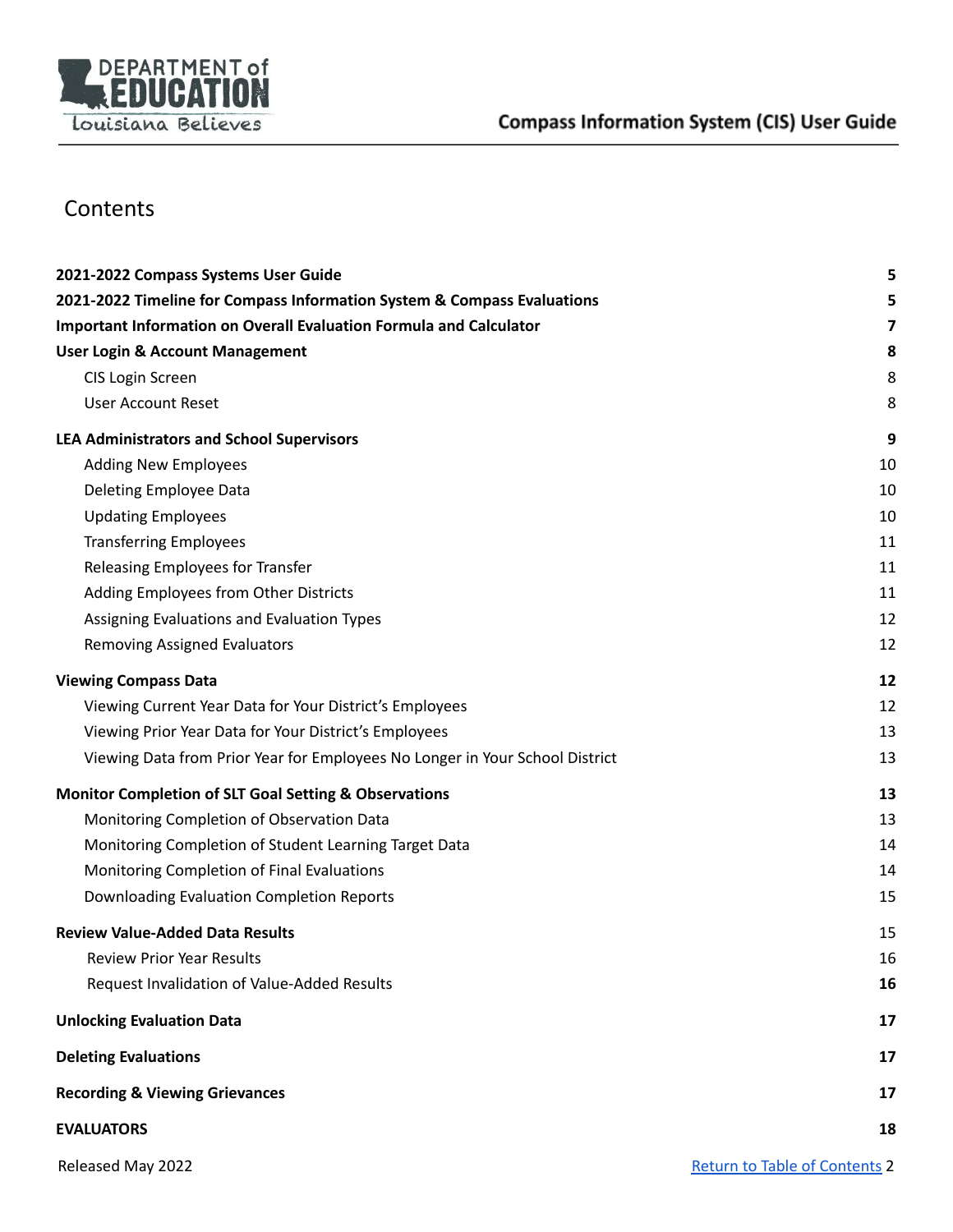

| Viewing & Printing Compass Data                                                                                                               | 18                                   |
|-----------------------------------------------------------------------------------------------------------------------------------------------|--------------------------------------|
| Viewing Data from Prior Years                                                                                                                 | 18                                   |
| Evaluators/Supervisors viewing data for current educators (teachers, school leaders, librarians, and counselors) in<br>their school/district: | 18                                   |
| Evaluators/Supervisors viewing data for educators (teachers, school leaders, librarians, and counselors) no longer in                         |                                      |
| their school/district:                                                                                                                        | 18                                   |
| Evaluators/Supervisors viewing prior year data currently in their school/district:                                                            | 18                                   |
| Viewing data for current employees you are assigned to evaluate                                                                               | 19                                   |
| Viewing Employee Rosters (Employee View List)                                                                                                 | 19                                   |
| Viewing Student Learning Targets                                                                                                              | 20                                   |
| <b>Printing Student Learning Targets</b>                                                                                                      | 20                                   |
| Viewing Student Learning Targets                                                                                                              | 20                                   |
| Review and Accept SLTs                                                                                                                        | 20                                   |
| <b>Observation Process for Educator/Evaluator</b>                                                                                             | 21                                   |
| <b>Observation Rubrics</b>                                                                                                                    | 21                                   |
| <b>Conducting Observations</b>                                                                                                                | 21                                   |
| <b>Conducting Saved Observations</b>                                                                                                          | 22                                   |
| <b>EDUCATORS: TEACHERS, SCHOOL LEADERS, LIBRARIANS &amp; COUNSELORS</b>                                                                       | 23                                   |
| <b>Viewing Observations</b>                                                                                                                   | 23                                   |
| <b>Printing Observations</b>                                                                                                                  | 23                                   |
| <b>Deleting Observations</b>                                                                                                                  | 23                                   |
| Review Value-Added Data Results                                                                                                               | 23                                   |
| Administrators (Data Managers/Principals, etc.)                                                                                               | 23                                   |
| <b>Teachers</b>                                                                                                                               | 24                                   |
| <b>Review Prior Year Results</b>                                                                                                              | 24                                   |
| <b>Complete Final Evaluations</b>                                                                                                             | 25                                   |
| <b>Rate SLTs</b>                                                                                                                              | 25                                   |
| Access and Review Professional Practice Data                                                                                                  | 25                                   |
| <b>Review Observations</b>                                                                                                                    | 25                                   |
| Select Professional Practice Scoring Method & Enter Score                                                                                     | 26                                   |
| Access & Review Student Outcome Data (SLTs)                                                                                                   | 26                                   |
| <b>Overall Student Growth Score</b>                                                                                                           | 26                                   |
| <b>Review Summary</b>                                                                                                                         | 26                                   |
| <b>Continuing Saved Evaluations</b>                                                                                                           | 27                                   |
| Marking Evaluations as Incomplete (Only available to the LEA Administrator)                                                                   | 27                                   |
| <b>View &amp; Print Evaluations</b>                                                                                                           | 27                                   |
| <b>View Evaluations</b>                                                                                                                       | 27                                   |
| Released May 2022                                                                                                                             | <b>Return to Table of Contents 3</b> |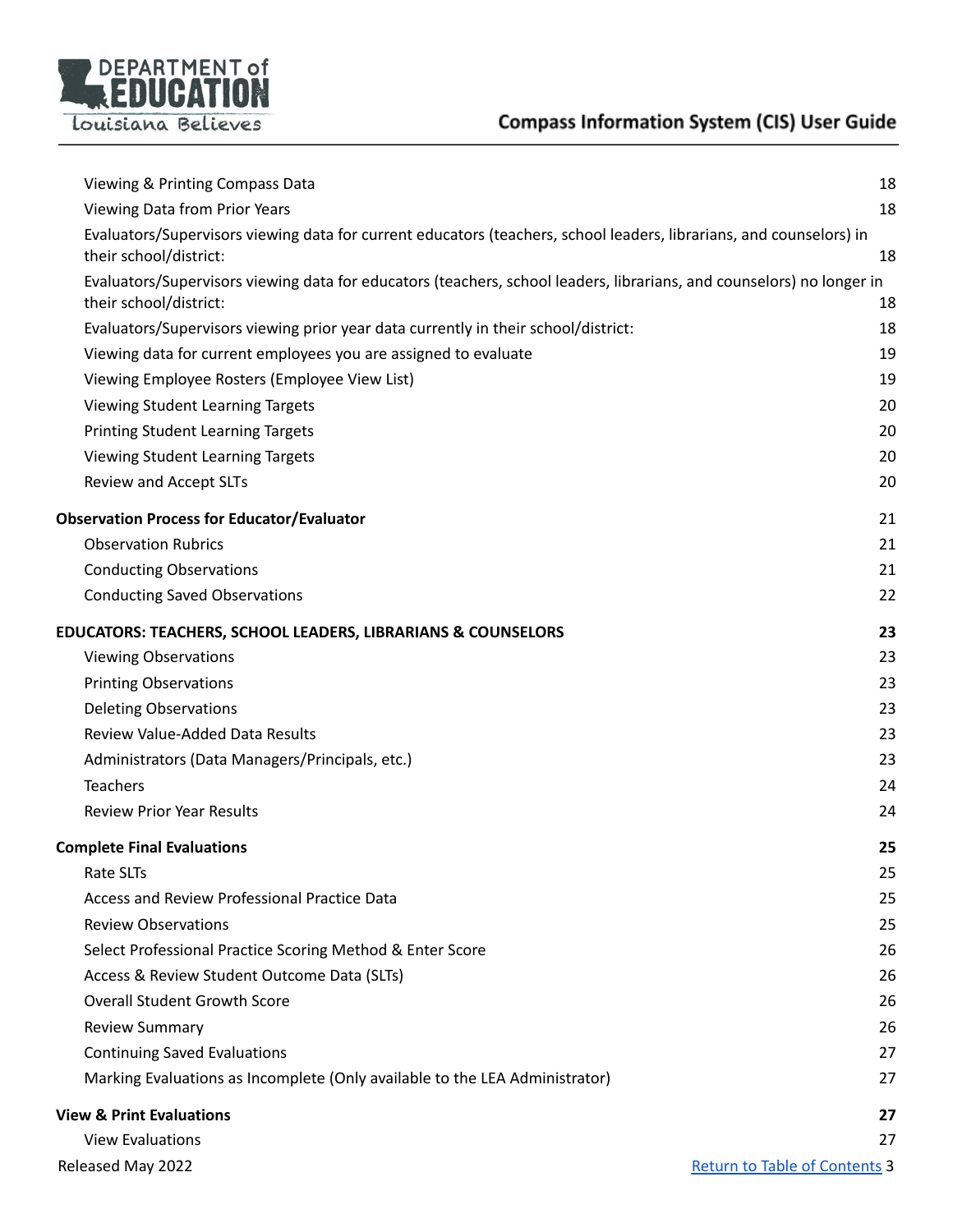

| <b>Print Evaluations</b>                                           | 27 |
|--------------------------------------------------------------------|----|
|                                                                    |    |
| <b>Goal Setting: Student Learning Targets</b>                      | 28 |
| Adding New Student Learning Targets                                | 28 |
| <b>Continuing Saved Student Learning Targets</b>                   | 28 |
| Viewing Student Learning Targets                                   | 28 |
| <b>Printing Student Learning Targets</b>                           | 29 |
| <b>Professional Growth Plans</b>                                   | 29 |
| Setting Professional Growth Plans                                  | 29 |
| Viewing Professional Growth Plans                                  | 29 |
| Printing Professional Growth Plans                                 | 30 |
| <b>View &amp; Print Observations</b>                               | 30 |
| <b>Viewing Observations</b>                                        | 30 |
| <b>Printing Observations</b>                                       | 30 |
| <b>Complete Final Evaluations</b>                                  | 31 |
| <b>Report Results of Student Learning Targets</b>                  | 31 |
| <b>View and Print Evaluations</b>                                  | 31 |
| <b>View Evaluations</b>                                            | 31 |
| <b>Print Evaluations</b>                                           | 31 |
| <b>View Data from Prior Years</b>                                  | 32 |
| <b>Appendix A: Procedure for Uploading CIS Educator Evaluation</b> | 32 |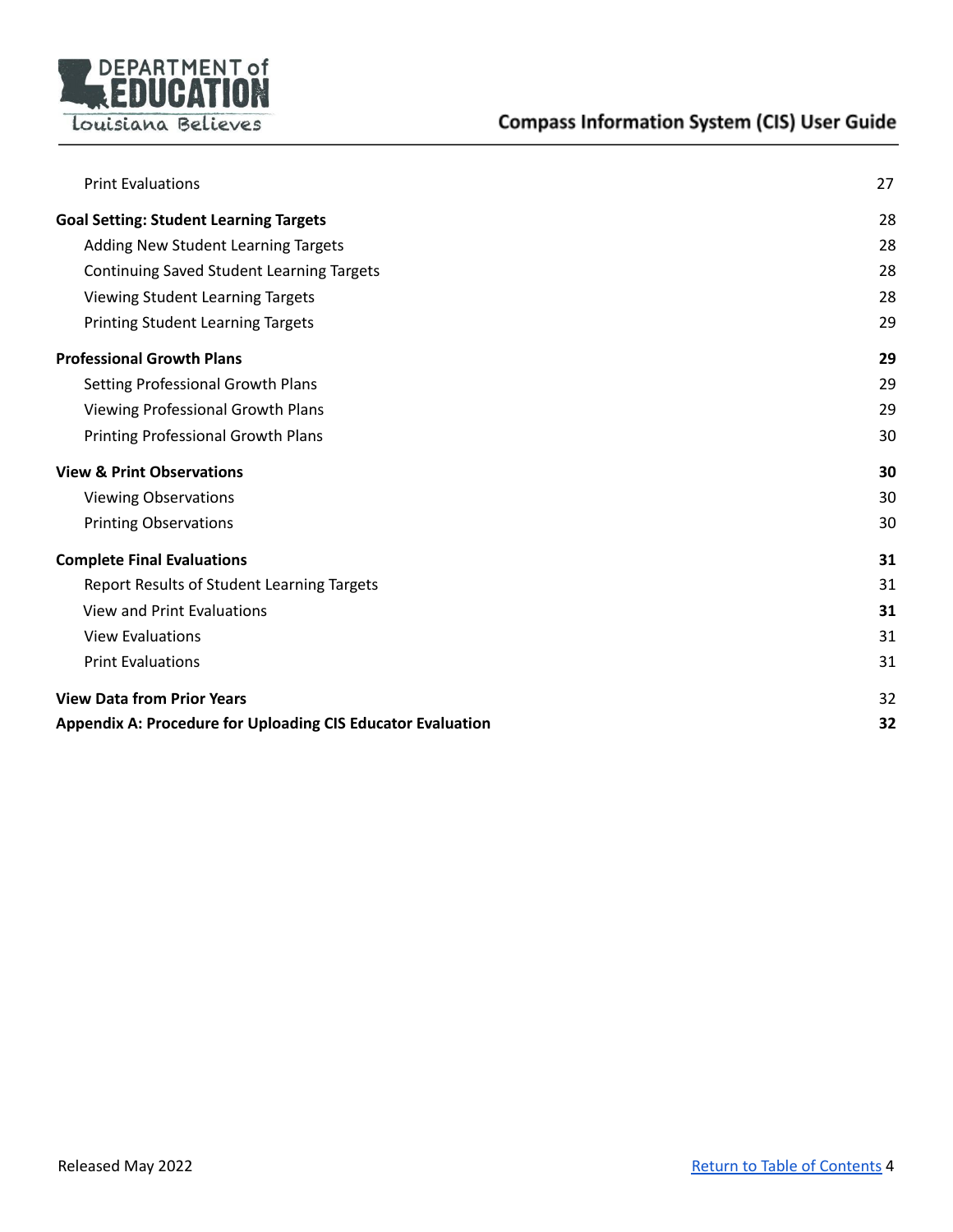

#### <span id="page-4-0"></span>**2021-2022 Compass Systems User Guide**

This document provides technical guidance to operate the Compass Information System: **Compass Information System (CIS):** Contains functionality and reporting related to educator evaluations and Value-Added Measures (VAM) data results.

#### <span id="page-4-1"></span>**2021-2022 Timeline for Compass Information System & Compass Evaluations**

Activities related to data certification and educator evaluations take place throughout the year. The table below provides specific information for each activity and the actions each user will take.

|            |                                                                      |                                     |           |                                                                                                                                   | <b>ACTIONS by USER TYPE</b>                                                                     |                                                           |  |
|------------|----------------------------------------------------------------------|-------------------------------------|-----------|-----------------------------------------------------------------------------------------------------------------------------------|-------------------------------------------------------------------------------------------------|-----------------------------------------------------------|--|
|            | <b>Compass</b><br><b>Activities</b>                                  | <b>Suggested</b><br><b>Timespan</b> |           | <b>Administrators and</b><br><b>Supervisors</b><br>(district compass<br>contact, school<br>supervisor)                            | <b>Principals and</b><br><b>Evaluators</b><br>(principal, evaluator,<br>assistant principal)    | <b>Employees</b><br>(teacher,<br>counselor,<br>librarian) |  |
| <b>CIS</b> | <b>CIS Opens for</b><br>the<br><b>School Year</b>                    | 9/10/2021                           | 8/5/2022  | <b>Update Compass</b><br><b>Rosters:</b><br>-Add new<br>employees<br>-Assign rubrics<br>and evaluators<br>for the current<br>year |                                                                                                 |                                                           |  |
|            | <b>Set SLTs</b>                                                      | 9/10/2021                           | 12/1/2021 | <b>Monitor SLT</b><br>completion                                                                                                  | <b>Review and Accept</b><br><b>SLTs</b>                                                         | <b>Set SLTs</b>                                           |  |
|            | <b>Conduct</b><br><b>Observations</b>                                | 9/10/2021                           | 5/2/2022  | <b>Monitor</b><br><b>Observation</b><br><b>Progress</b>                                                                           | <b>Conduct</b><br><b>Observations</b>                                                           | <b>Review</b><br><b>Observations</b>                      |  |
|            | <b>Rate SLTs</b>                                                     | 12/1/2021                           | 5/20/2022 | <b>Monitor SLT</b><br>completion                                                                                                  | <b>Rate SLTs</b>                                                                                | <b>Report Results of</b><br><b>SLTs</b>                   |  |
|            | Complete<br><b>Evaluation</b><br><b>Ratings</b>                      | 1/1/2022                            | 8/26/2022 | <b>Ensure all scores</b><br>are uploaded in CIS                                                                                   | <b>Finalize Evaluation</b><br><b>Ratings</b>                                                    | <b>Review</b><br><b>Observation data</b><br>and Feedback  |  |
|            | Complete 2021-<br>2022 Leader<br><b>Evaluation</b><br><b>Ratings</b> | Late Fall 2022                      |           | <b>Finalize Evaluation</b><br><b>Ratings</b>                                                                                      | <b>Finalize Evaluation</b><br><b>Ratings, Review</b><br><b>Observation data</b><br>and Feedback |                                                           |  |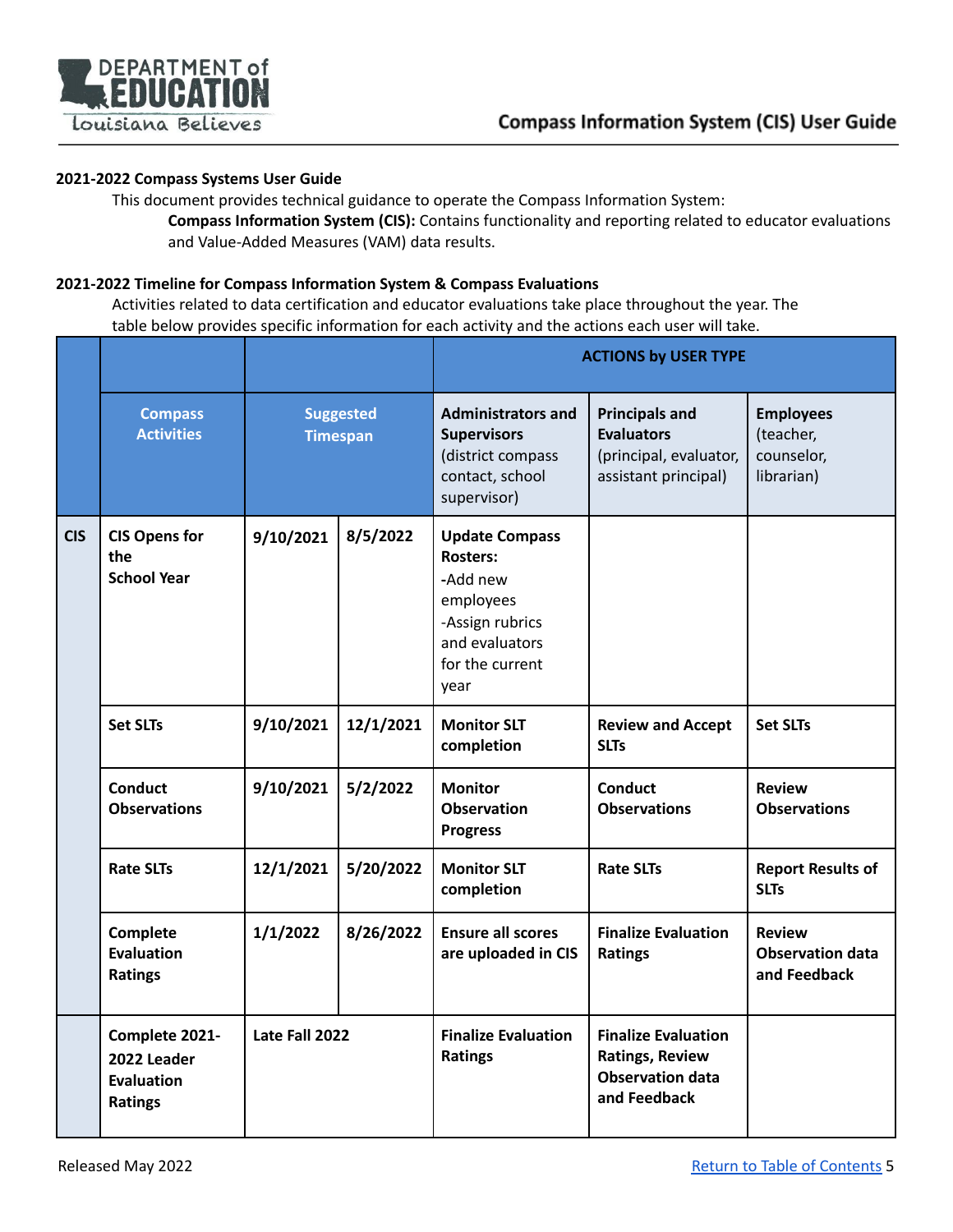

The timelines and resources outlined below guide districts as they begin to finalize Compass principal evaluations for the 2020-2021 school year. *\*EOY evaluations for other school leaders (e.g., APs, deans) may follow the same timeline as principals.*

| <b>Action</b>                                                        | <b>Timeline</b>                                                                                                                   |
|----------------------------------------------------------------------|-----------------------------------------------------------------------------------------------------------------------------------|
| <b>Principals*: End-of-year results using SPS Calculator</b>         | Enter final evaluation ratings in CIS as data<br>becomes available.                                                               |
| Principals*: End-of-year results (or updates) upon<br>release of SPS | Use the CIS district upload function to input/update<br>principal evaluation scores following the release of<br>SPS in late fall. |

| Data Set                         | <b>Details</b>                                                                                                            | <b>Availability Date</b>            |
|----------------------------------|---------------------------------------------------------------------------------------------------------------------------|-------------------------------------|
|                                  | Grades 3-8:<br>ELA, Math, Science & Social<br><b>Studies</b>                                                              | Late July 2021                      |
| <b>State Assessment Data</b>     | <b>LEAP 2025 High School</b><br><b>Assessments:</b><br>English I and II, Algebra I, Geometry,<br>Biology and U.S. History | <b>May 2021</b>                     |
| <b>Value-Added Measures Data</b> | <b>Content Percentiles Grades 4-8:</b><br>ELA, Math Science & Social Studies                                              |                                     |
|                                  | <b>LEAP 2025 High School</b><br><b>Assessments:</b><br>Algebra I, Geometry, English I &<br>English II                     | VAM was not available for 2020-2021 |
|                                  | <b>Overall Percentiles</b>                                                                                                |                                     |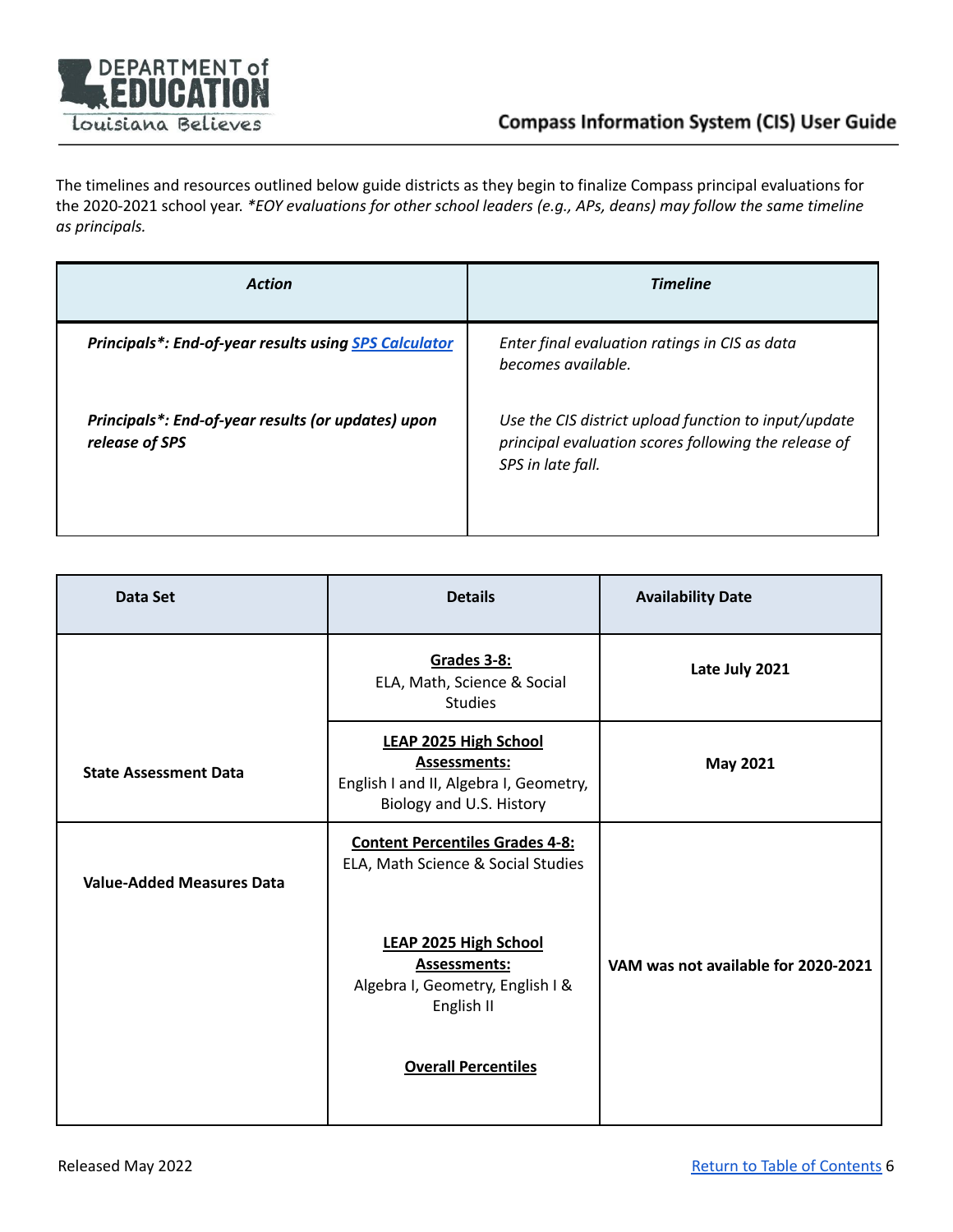

## <span id="page-6-0"></span>**ALL USERS**

#### **Important Information on Overall Evaluation Formula and Calculator**

Teachers' overall evaluation will be based on 50% Professional Practice and 50% Overall Student Growth where the entirety of the Student Growth is based on the Average Student Learning Targets.



Teachers who receive VAM data will have their overall evaluations based on 50% Professional Practice and 50% Overall Student Growth where the Overall Student Growth consists of 35% Value-Added, and 15% Average Student Learning Targets.



**NOTE: VAM was not produced for the 2020-2021 school year.**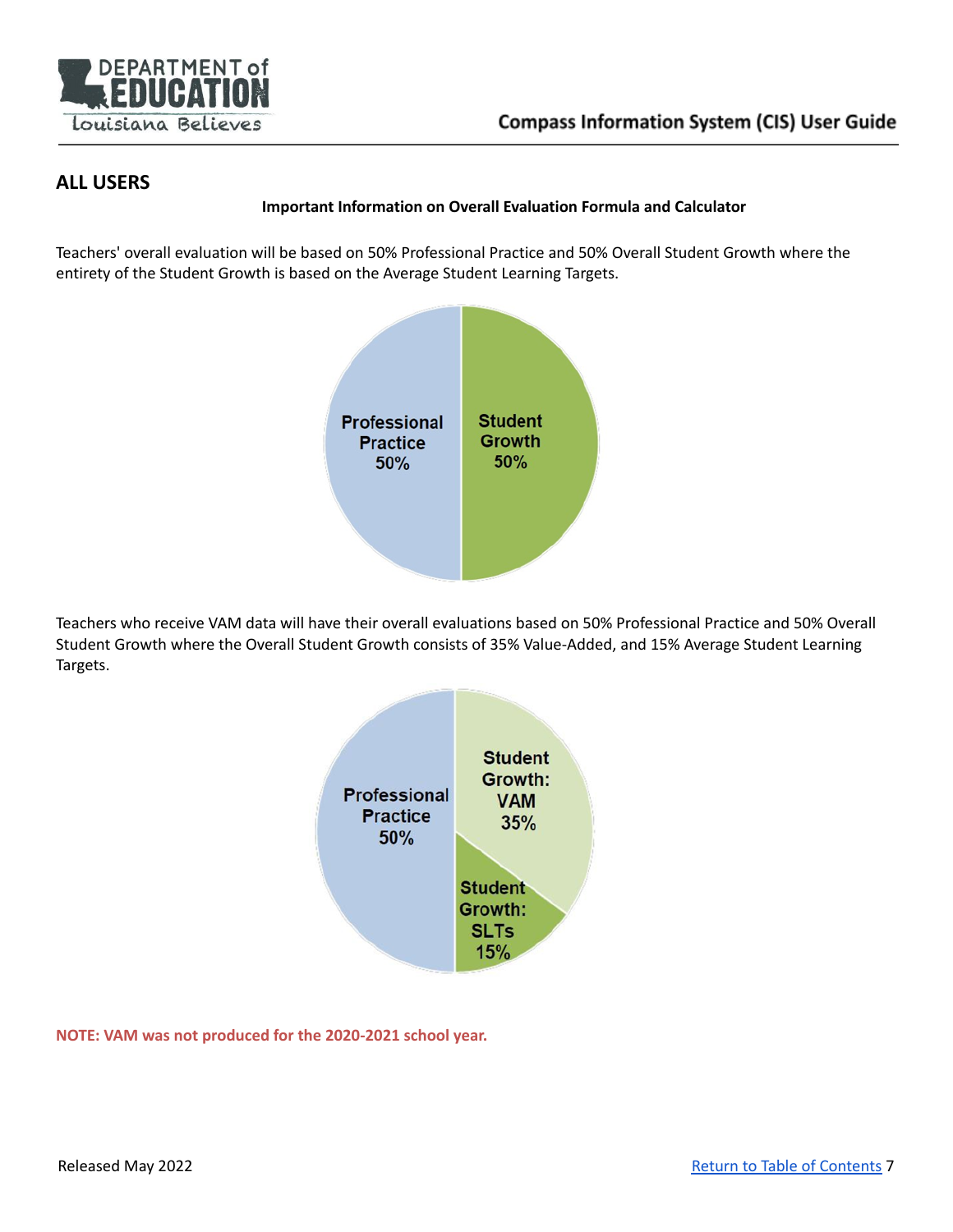

The Compass Information System (CIS) is available for use by all educators in Louisiana. Levels of access will vary depending on the role of the employee.

## **User Login & Account Management**

#### <span id="page-7-0"></span>**CIS Login Screen:**

- 1. To access CIS, login at: <https://leads13.doe.louisiana.gov/hcs>
- 2. The first page is a welcome page; any important notices will be in red.
- 3. Select Continue to **Registration/Login Page** to continue.
- 4. If you have previously registered an account for the Curriculum Verification and Reporting Portal (CVR), enter the **Personal Login Code** and **Password** you created. The login information is the same. New CIS users will need to register.
- 5. Returning users will enter **Personal Login Code** and **Password**.

#### <span id="page-7-1"></span>**User Account Reset**

If CIS passwo[r](http://www.louisianabelieves.com/docs/default-source/teaching/2014-2015-district-compass-contact-and-administrator-list.pdf?sfvrsn=4)ds need to be reset, contact your district CIS Administrator or email compass@la.gov for assistance.

*CIS Administer Screen:*

- 1. From CIS, select **Administer** from the **Security** tab.
- 2. At the top of the table, make sure the appropriate district name appears. If you are assigned to more than one district, select the correct district for the user account needing to be reset.
- 3. Search for the user's account you wish to reset:
	- a. To find an account, you must type in either the **account user's last name** or **Social Security Number** and any other fields you know.
	- b. These fields will accept partial information (i.e., you can type "A" for last name and everyone with a last name starting with A will be displayed).
- 4. Select **Go** to generate a list of accounts that match the criteria you supplied.
	- a. If the account is active, there will be an "A" under the Status column indicating the user has registered that account.
	- b. If the account has been deactivated, there will be a "D" under the status column, and the option to reset that account on the right-hand side of the table. Simply click the **Reset** text.
- 5. Select **Reset** to reset the user's account.
- 6. Instruct the user to complete the registration process, as if for the first time.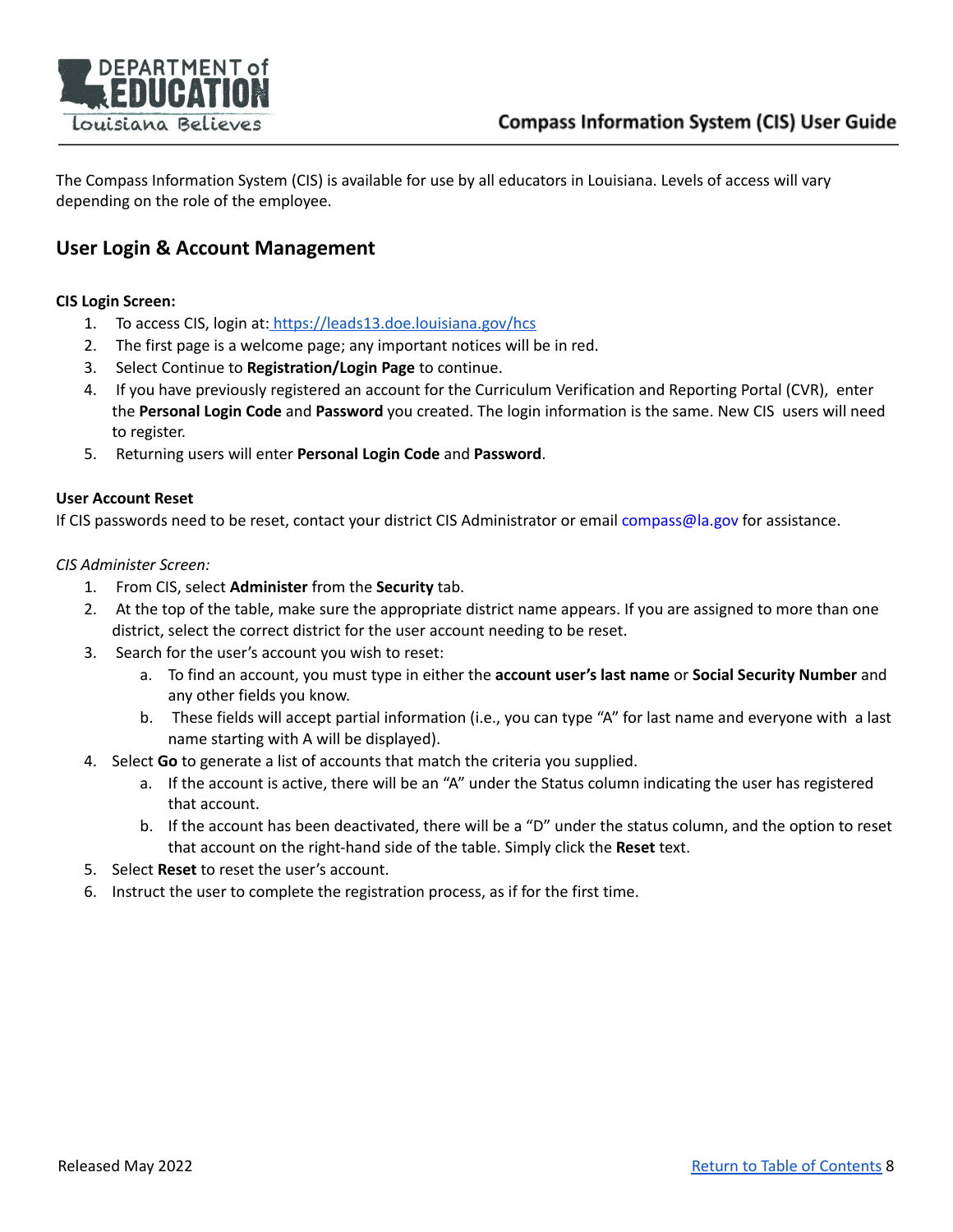

## <span id="page-8-0"></span>**LEA Administrators and School Supervisors**

#### **District Contact**

The Compass Information System allows school/district supervisors and administrators to track and manage educator evaluation information. [Bulletin](https://www.doa.la.gov/media/arnl1o0r/28v147.doc) 130 provides the policy requirements for completing teacher and administrator evaluations.

Supervisors and administrators with responsibility for employee evaluations will manage the employee rosters. At the school level, the principal and/or their designee hold the responsibility for these actions.

#### **View Employee Rosters (Employee View List)**

The employee **View List** allows supervisors and administrators a quick view of the employees they are responsible for. Supervisors and administrators use the **Employee View List** to navigate to evaluation data for individual employees.

- 1. After logging into the Compass Information System, select **View List** from the **Employee** tab.
- 2. For Principals and School Supervisors, the LEA and School Site will be pre-selected. District-Level administrators will use the drop-down to select a site to view employees.
- 3. Review the list of employees displayed below.
	- a. Employee Name
	- b. Job Title
	- c. Evaluation Type
	- d. Evaluator
	- e. Professional Growth Plan (PGP)
	- f. Student Learning Target (SLT)
	- g. Observations (Obs)
	- h. Site Visits (Obs S Visit)
	- i. Growth Data
	- j. Final Evaluation
	- k. Incomplete Evaluation
- 4. Review your employee list. Confirm that all Compass employees are included. If any employees are missing, they will need to be added to the Compass Information System to receive an evaluation. Only LEA administrators and state employees may add new employees.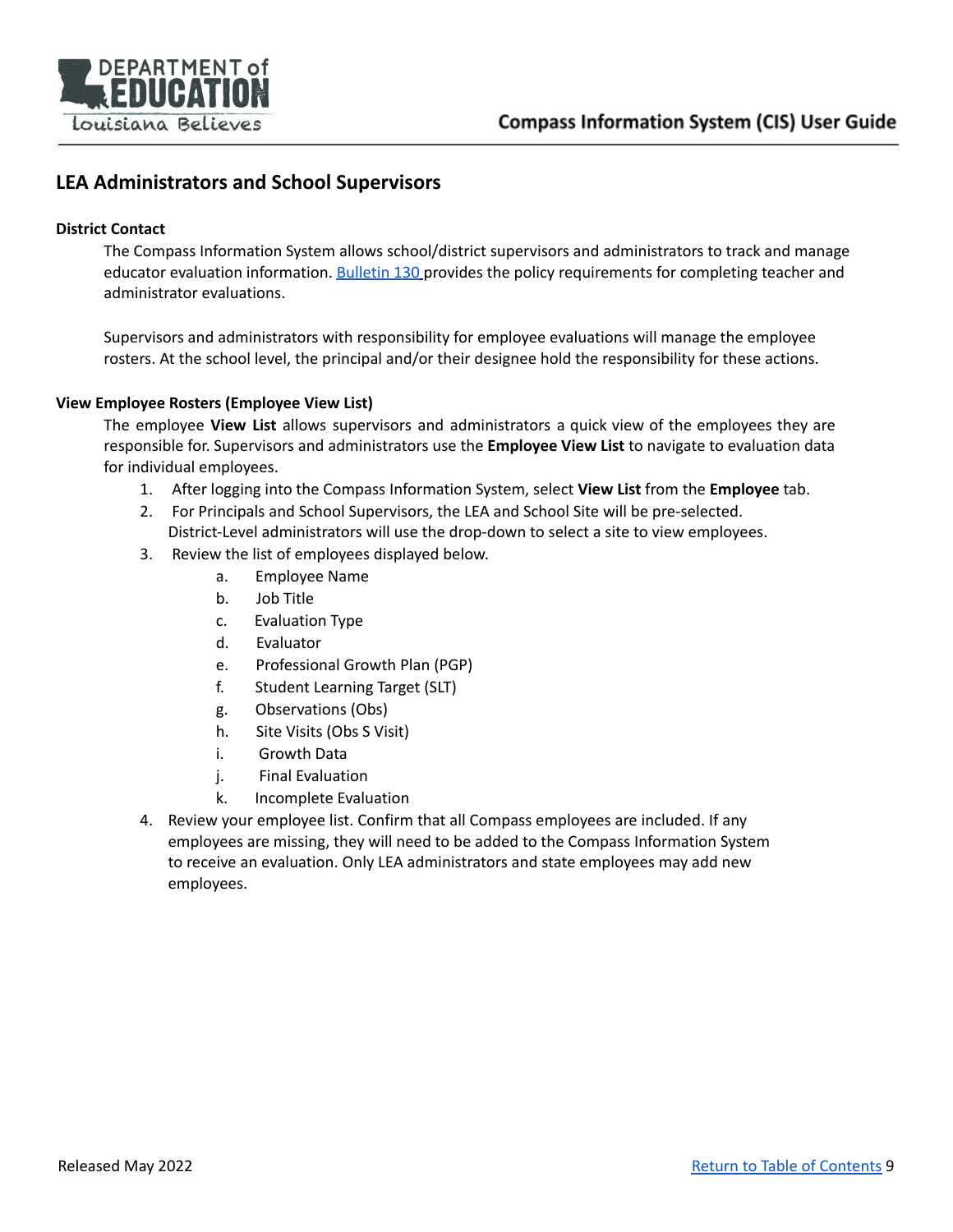

#### <span id="page-9-0"></span>**Adding New Employees**

- 1. After logging into the Compass Information System, select **Maintain** from the **Employee** tab.
- 2. Enter the **Social Security Number** on file with the district. This number will be used as the employee's unique identification.
- 3. Select your **LEA**.
- 4. Select **Add** to add the employee.
- 5. Complete the employee's profile by entering the **First, Middle, and Last Name** as it appears on district records.
- 6. Select the employee's **Job Title**.
- 7. Enter the employee's **District Employee Hire Date**.
- 8. Select the employee's primary school site, **Homebase School**. If the employee is at the districtlevel, select Lea-level.
- 9. Select the **User Group** that best describes this employee's responsibility.
- 10. Select **Add** to complete adding the employee.
- 11. Added employees will now appear on your Employee View List. *\*Only LEA administrators and state employees may add new employees.*

#### **Common Error Messages:**

This SSN already exists – this means the employee is not "new" to CIS, but will need to be transferred to your LEA from another district.

#### <span id="page-9-1"></span>**Deleting Employee Data**

- 1. After logging into the Compass Information System, select **Maintain** from the **Employee** tab.
- 2. Enter the **Social Security Number** on file with the district. This number will be used as the employee's unique identification.
- 3. Select your **LEA**.
- 4. Select **Delete** to delete the employee.
- 5. Select **Update.**

#### <span id="page-9-2"></span>**Updating Employees**

Should data change for an employee, only state and district administrators may update employee information.

- 1. After logging into the Compass Information System, select **View List** from the **Employee** tab. Select the employee whose information you wish to update.
- 2. Select **Maintain** from the **Employee** tab.
- 3. Make necessary changes to the employee's profile.
- 4. Select **Update** to save changes.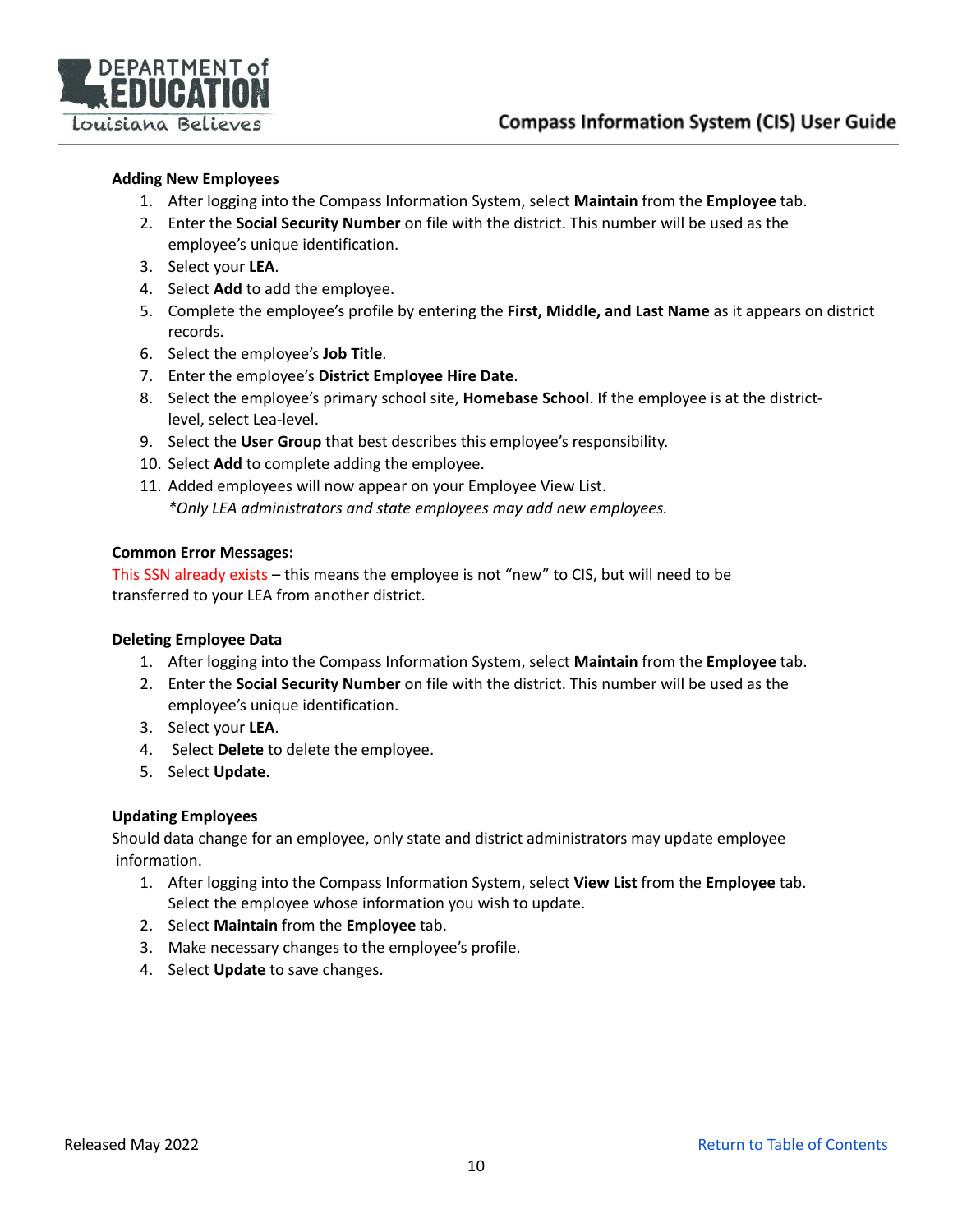

#### <span id="page-10-0"></span>**Transferring Employees**

State and LEA administrators can transfer employees who move from one district to another. To add employees transferring from another district, you will first need to contact their previous district to have them release the employee. For further assistance, contact compass@la.gov.

#### <span id="page-10-1"></span>**Releasing Employees for Transfer**

If an employee is transferring to another district, the following steps should be taken:

- 1. After logging in to Compass Information System, select **View List** from the **Employee** tab and select the employee you wish to transfer.
- 2. Select **Maintain** from the **Employee** list.
- 3. Use the **Transfer to LEA** drop-down to select the employee's new district.
- 4. Select **Update** to transfer the employee to a new district.
- 5. The new district will need to add the employee before they leave your roster.

*\*Employees can be moved without being released until December*

#### <span id="page-10-2"></span>**Adding Employees from Other Districts**

- 1. After logging into the Compass Information System, select **Maintain** from the **Employee** tab.
- 2. Enter the **Social Security Number** on file with the district. This number will be used as the employee's unique identification.
- 3. Select your **LEA**.
- 4. Use the **Transfer from LEA** drop-down to select the employee's prior district.
- 5. Select **Add** to add the employee to your district.
- 6. Review the employee's profile. Ensure the **First, Middle, and Last Name** is correct as it appears on district records.
- 7. Review and/or update the employee's **Job Title** to reflect their role in your district.
- 8. Update the employee's **District Employee Hire Date**.
- 9. Use the drop-down to select the employee's primary school site, **Homebase School**. If the employee is at the district-level, select Lea-level.
- 10. Review the employee's **User Group** and/or update to select the group that best describes this employee's responsibility in your district.
- 11. Select **Add** to complete adding the employee.
- 12. Added employees will now appear on your Employee View List.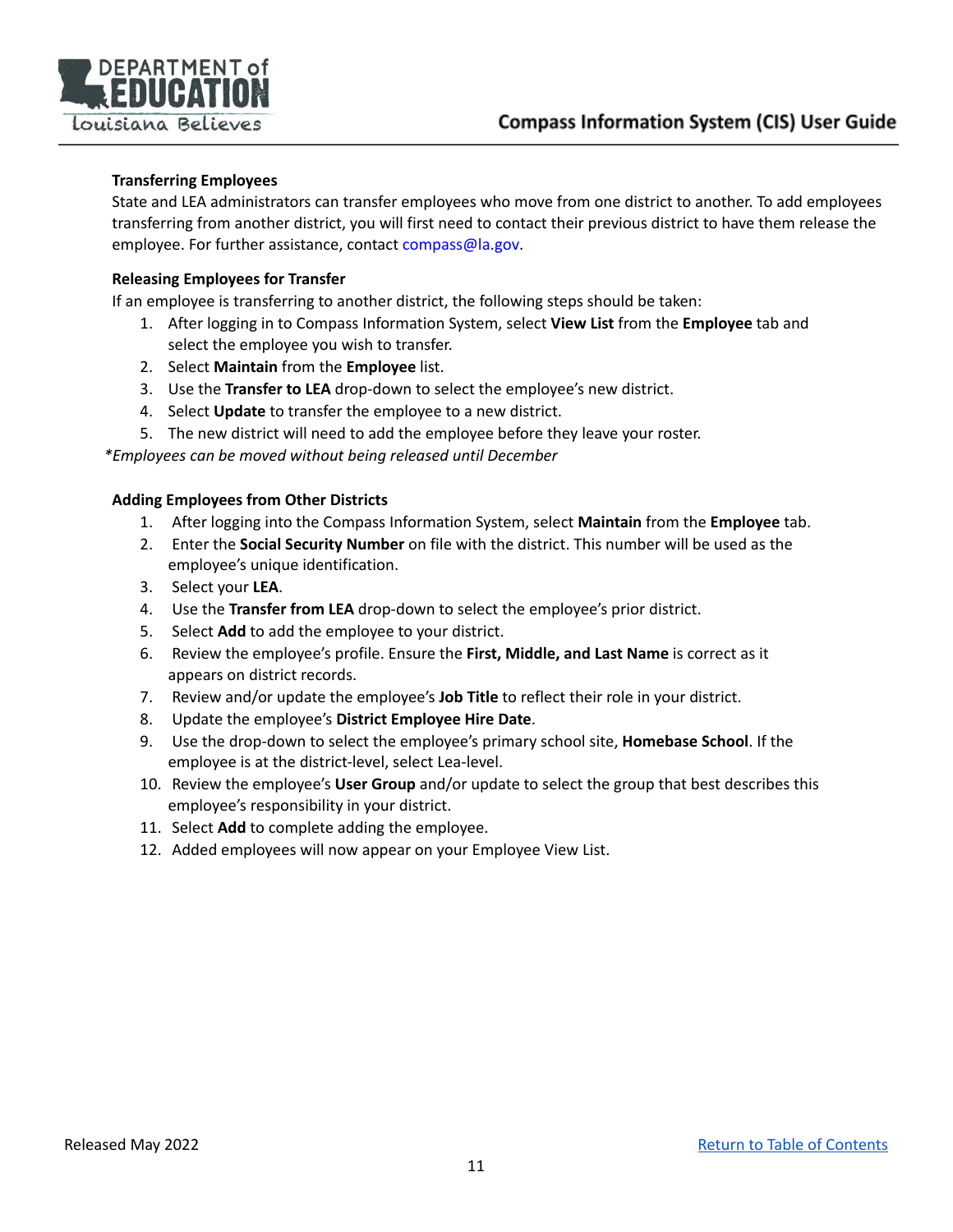

#### <span id="page-11-0"></span>**Assigning Evaluations and Evaluation Types**

LEA administrators as well as district/school supervisors may assign evaluators and evaluation types (rubrics) to employees.

- 1. After logging in to Compass Information System, select **Maintain** from the **Eval Assign** tab.
- 2. The **Current School Session** and **LEA** will be selected.
- 3. Select the **Evaluator Level**, the site level of the evaluator you wish to assign (LEA, School).
- 4. If the evaluator is at school-level, select the **School** of the evaluator you wish to assign.
- 5. The **Evaluator** drop-down list will display all certified evaluators at this location. Select the evaluator you wish to assign. If you do not see the evaluator listed, contact your district Compass contact.
- 6. Now you will identify the Employees this evaluator will evaluate. This process allows you to select groups of employees by school and job title. You may repeat this process as many times as needed to assign all applicable employees.
- 7. Select the **Employee Homebase School** of the employees (likely the same school as the evaluator).
- 8. Select **Employee Job Title** of the group of employees. You will see a list of all employees with this job title.
- 9. Check boxes to assign evaluators to each employee. Alternatively, you may select **"Check All**" to set the evaluator assignment for all of these employees.
- 10. To complete the evaluator assignment, select **"Submit."**
- 11. The new evaluator will now be assigned to all employees at the assigned location.
- 12. Select **Eval Assign** to repeat this process and assign evaluator to additional employees. You may assign multiple evaluators to a single employee

#### <span id="page-11-1"></span>**Removing Assigned Evaluators**

After logging in to Compass Information System, select **Maintain** from the **Eval Assign** tab.

- 1. Follow the instructions above, selecting the existing evaluator.
- 2. Select **"Check All"** twice to clear the evaluator assignment for all of these employees (alternatively, you may deselect them one at a time).
- 3. Select **Submit** to complete updates to the evaluator assignment.

## <span id="page-11-3"></span><span id="page-11-2"></span>**Viewing Compass Data**

#### **Viewing Current Year Data for Your District's Employees**

Compass Information System allows district, school supervisors, and administrators to access evaluation information (observations, SLTs, evaluations, VAM data) for all employees in all schools under the administrator or supervisor's jurisdiction.

- 1. Select **View List** from the **Employee** tab**.**
- 2. You will now view the current roster of employees for your school/district.
- 3. Select the name of the employee you wish to view.
- 4. Select the tab of the data you wish to view (observation, SLT, evaluation, etc.)
- 5. You will now view the data for the selected employee.
- 6. You may select a different tab to view additional data (observation, SLT, evaluation, etc.)
- 7. To view data for a different employee, simply return to **View List** from the **Employee** tab and select a different employee's name.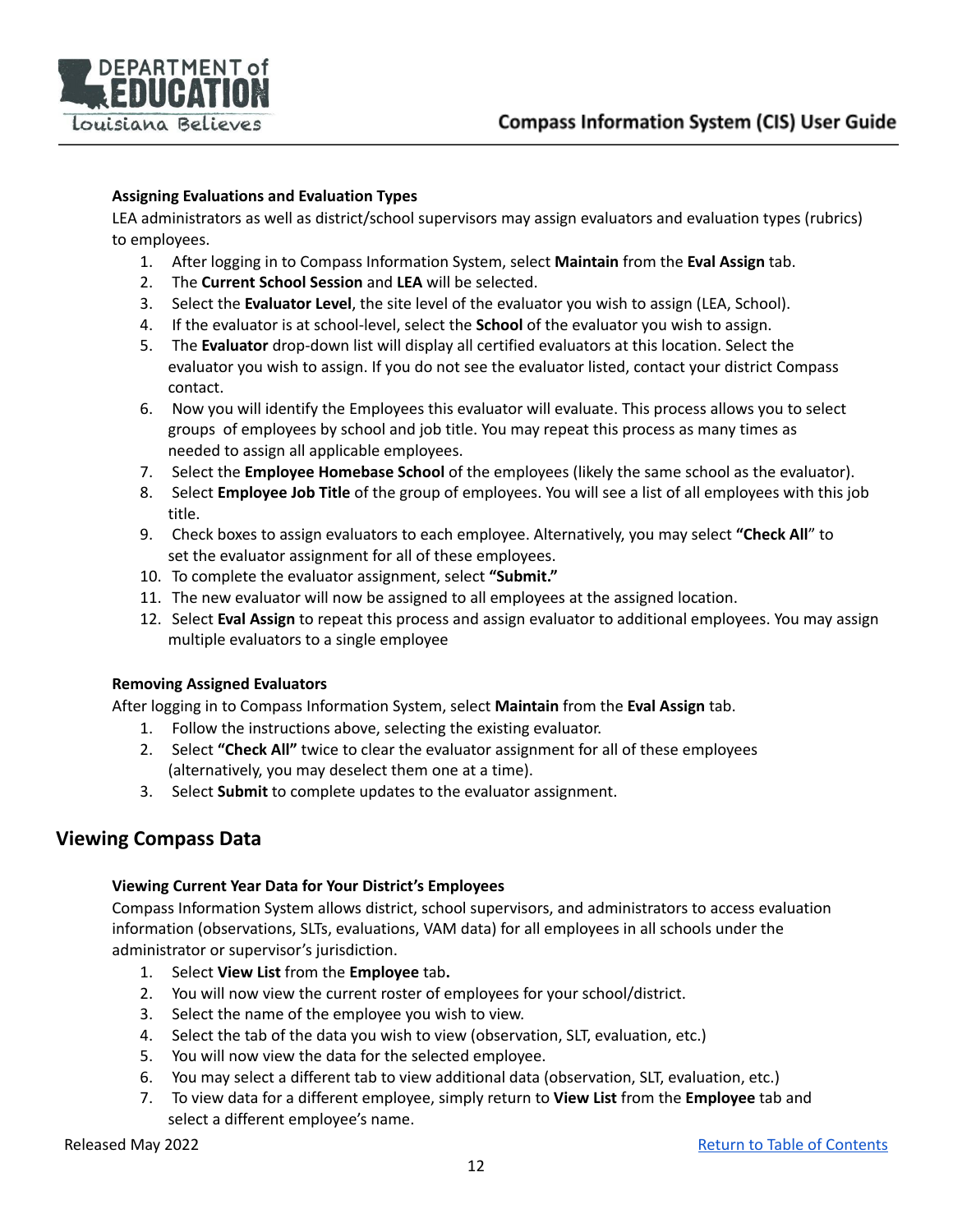

#### <span id="page-12-0"></span>**Viewing Prior Year Data for Your District's Employees**

Compass Information System allows district, school supervisors, and administrators to access evaluation information (observations, SLTs, evaluations, VAM data) for all employees in all schools under the administrator or supervisor's jurisdiction.

- 1. After logging in to Compass Information System, check the **View Only** checkbox on the top right hand side of the page.
- 2. Select **View List** from the **Employee** tab**.**
- 3. You will now view the current roster of employees for your school/district.
- 4. Select the name of the employee you wish to view.
- 5. Select the tab of the data you wish to view (observation, SLT, evaluation, etc.)
- 6. Use the drop-down at the top of the screen to toggle to prior school years.
- 7. You will now view the prior year Compass data for the selected employee.

#### <span id="page-12-1"></span>**Viewing Data from Prior Year for Employees No Longer in Your School District**

After logging in to Compass Information System, check the **View Only** checkbox on the top right hand side of the page.

- 1. Select **View List** from the **Employee** tab.
- 2. Use the drop-down at the top of the screen to toggle to prior school years.
- 3. You will now view the rosters of employees for your school/district from prior years.
- 4. Select the name of an employee to view their Compass data from a prior year.

## <span id="page-12-2"></span>**Monitor Completion of SLT Goal Setting & Observations**

District LEA administrators may use the Compass Dashboards to monitor the completion of SLT goal-setting and observations in their districts and schools.

#### <span id="page-12-3"></span>**Monitoring Completion of Observation Data**

The **Observation Data** report provides supervisors and administrators quick access to view observation data in an excel file, including ratings.

- 1. After logging into the Compass Information System, select the **Report** tab**.**
- 2. For Principals and School Supervisors, the LEA and School Site will be pre-selected. District-Level administrators will use the drop-down to select a site to view.
- 3. Select **Observation Data**.
- 4. Select the **School Session.**
- 5. Select the **LEA** & **School.**
- 6. Click **Submit.**
- 7. Open the **Observation Raw Data** file to view the school's employee's data. The excel icon for opening the file will appear below the browser window.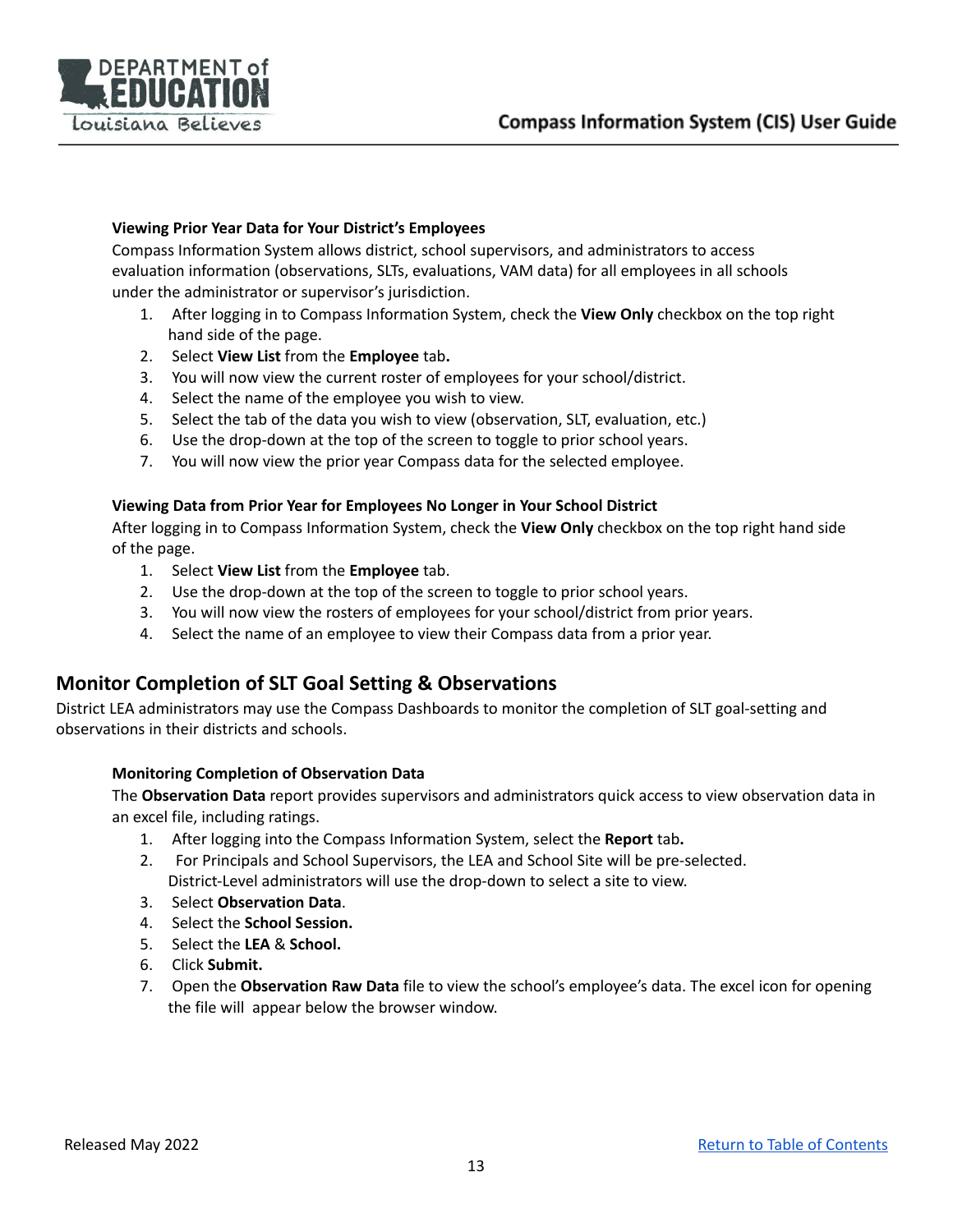

#### <span id="page-13-0"></span>**Monitoring Completion of Student Learning Target Data**

The **Student Learning Target Data** report provided supervisors and administrators quick access to view SLT data in an excel file with ratings.

- 1. After logging into the Compass Information System, select the **Report** tab**.**
- 2. For principals and school supervisors, the LEA and school site will be pre-selected. District level administrators will use the drop down to select a site to view.
- 3. Select **Student Learning Target Data**.
- 4. Select the **LEA.**
- 5. Select the **School.**
- 6. Click **Select.**
- 7. Open the **Student Learning Target Data** file to view the school's employee's data. The excel icon for opening the file will appear below the browser window.

#### <span id="page-13-1"></span>**Monitoring Completion of Final Evaluations**

The report labeled **Completion of Evaluation** provides supervisors and administrators quick access to view completion progress for end of year evaluations.

- 1. After logging into the Compass Information System, select the **Report** tab.
- 2. For principals and school supervisors, the LEA and school site will be pre-selected. District level administrators will use the drop down to select a site to view.
- 3. Select **Completion of Evaluation**.
- 4. Only state level employees will view the **LDE Completion Progress**. Select **View Selection** to view Completion Progress by district.
- 5. Select **Generate** from the main tab.
- 6. Select **District** to view the Completion Progress by schools within the districts.
- 7. Select the **School Name** under the **Site** column to view Completion Progress by Supervisor, Evaluator and Employee within the schools.
- 8. View the Evaluation Completion progress by **Supervisor**, **Evaluator** and **Employee Type**.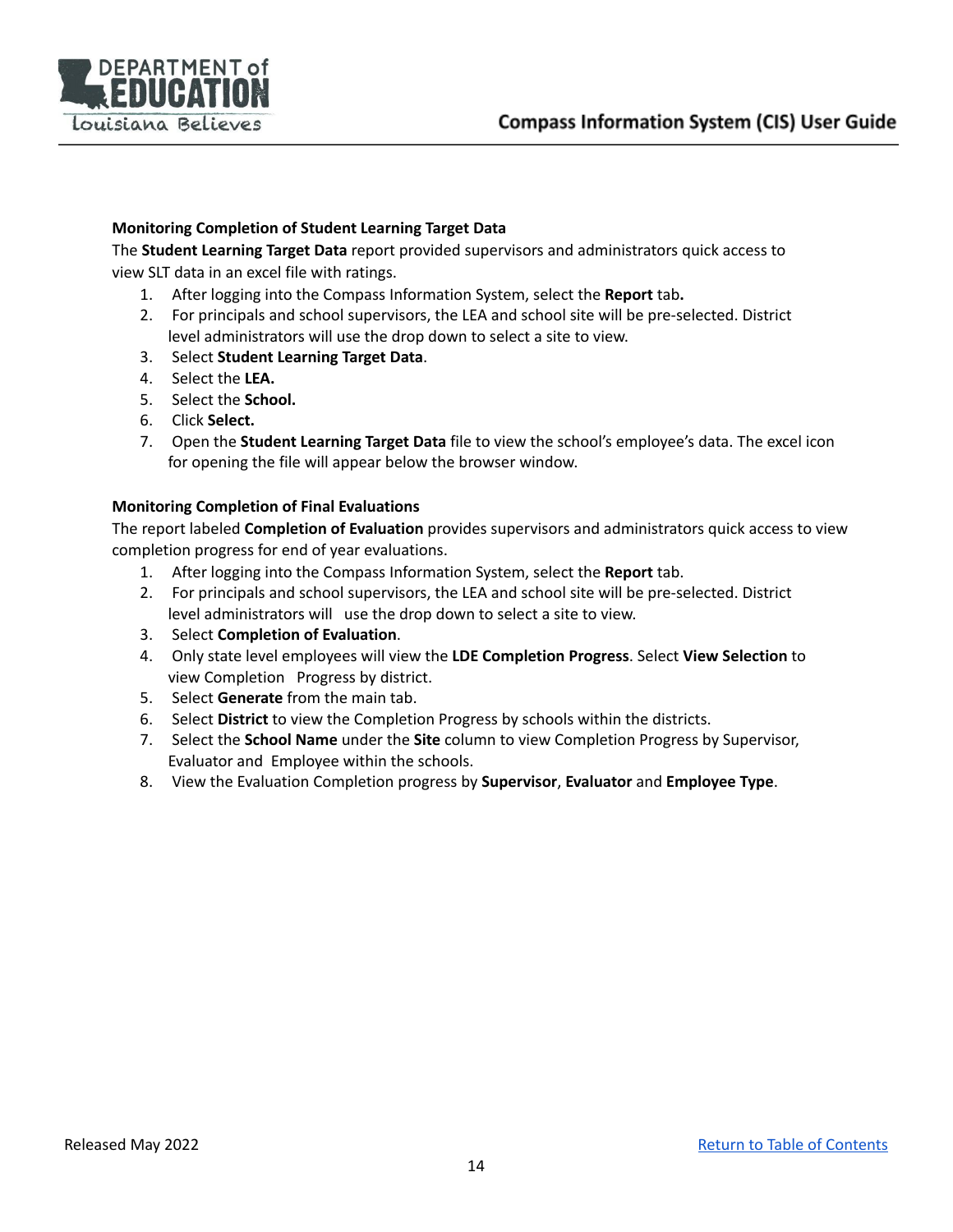

#### <span id="page-14-0"></span>**Downloading Evaluation Completion Reports**

The **Evaluation Raw Data** report allows access to an excel file of the raw employee evaluation data which provides more opportunity to determine completion rates by employee type.

- 1. After logging into the Compass Information System, select the **Report** tab.
- 2. For principals and school supervisors, the LEA and school site will be pre-selected. LEA administrators will use the drop down to select a site to view.
- 3. Select **Export Evaluation Raw Data.**
- 4. Select the **School Session.**
- 5. Select the **LEA.**
- 6. Select the **School.** If you choose to include employee social security numbers, select **Include SSNs.** This is not necessary to download the report.
- 7. Click **Submit**.
- 8. Open the **Evaluation Raw Data** file to view the school's employee's data. The excel icon for opening the file will appear below the browser window.

Refer to **APPENDIX A: LEA Administrator Data Download & Upload Process Guide** for uploading and downloading evaluation data in CIS.

## **Review Value-Added Data Results**

Educators (teachers of tested grades and subjects) may review rosters of students included in/excluded from calculations, subject area percentiles, student percentiles, and overall composite percentile.

- 1. After logging in to CIS, select **View** from the **VAM** tab.
- 2. You will see the available results:
	- a. **Composite Percentile** The composite percentile is the average of the content area percentiles, weighted by the number of students in each content area, as compared to all other teachers with transitional student growth data. For example, a composite percentile of 78 indicates a performance at or above 78% of other teachers. For teachers teaching only a single subject area, the composite percentile equals the subject percentile.
	- b. **Subject Area Percentile** The subject area percentile is the subject area score, as compared to all other composite scores in that subject area. For example, a percentile of 65 is a subject area score that is higher than 65% of other teachers.
	- c. **Student Percentile** The percentile indicates how well a student performed compared to other students in that content. For example, a percentile of 65 indicates that the student performed at or better than 65% of other students in that content.
	- d. **Report** The report is an excel file detailing the subject area percentile calculations for each subject area, including the students and individual student scores that made up the subject area calculations.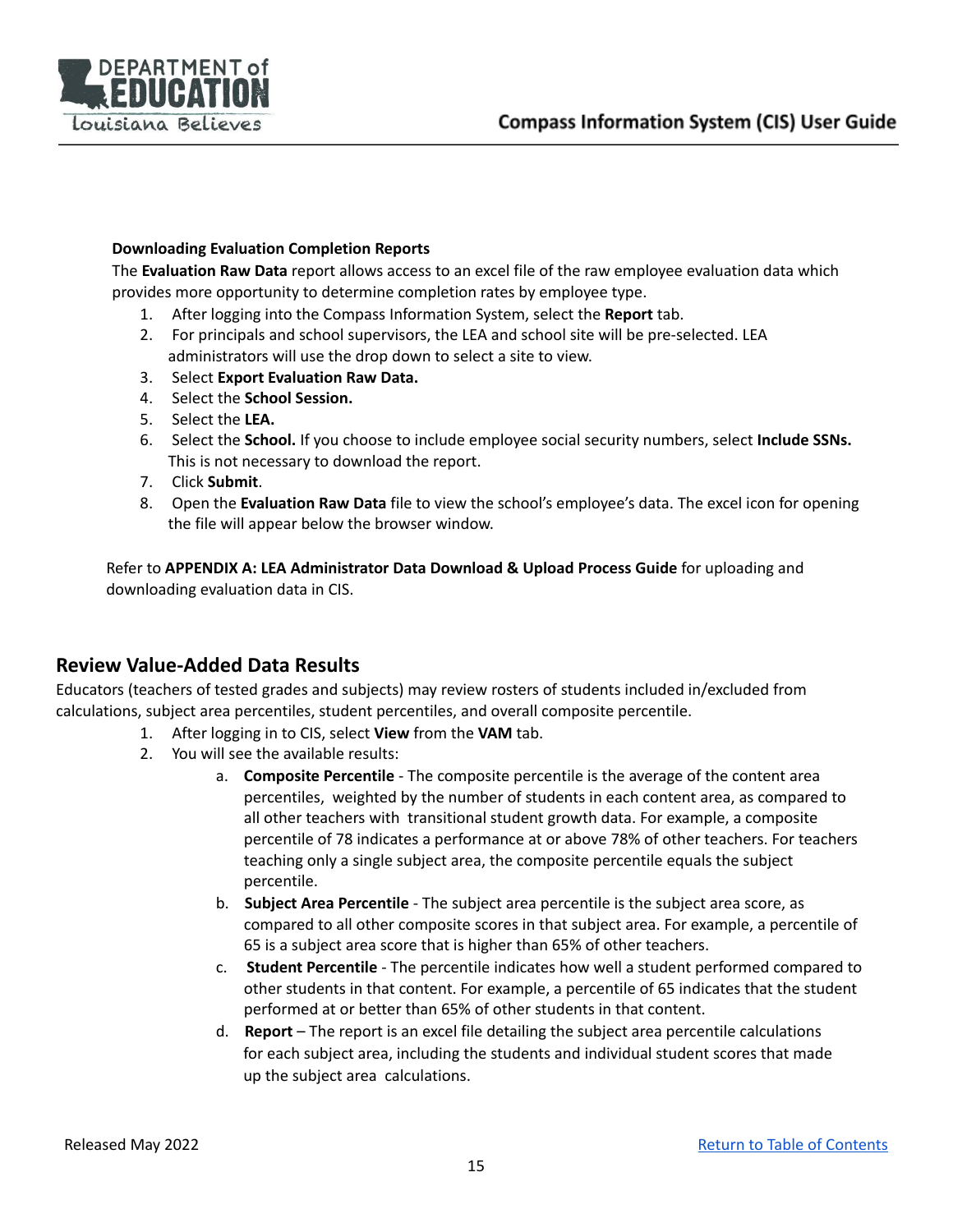

#### <span id="page-15-0"></span>**Review Prior Year Results**

- 1. After logging in to CIS, check the **View Only** checkbox on the top right hand side of the page.
- 2. Select **View** from the **VAM** tab.
- 3. Use the drop-down menu at the top of the screen to toggle to prior school years.
- 4. You will see the available results:
	- a. **Composite Percentile** The composite percentile is the average of the content area percentiles, weighted by the number of students in each content area, as compared to all other teachers with transitional student growth data. For example, a composite percentile of 78 indicates a performance at or above 78% of other teachers. For teachers teaching only a single subject area, the composite percentile equals the subject percentile.
	- b. **Subject Area Percentile** The subject area percentile is the subject area score, as compared to all other composite scores in that subject area. For example, a percentile of 65 is a subject area score that is higher than 65% of other teachers.
	- c. **Report** The report is an excel file detailing the subject area percentile calculations for each subject area, including the students and individual student scores that made up the subject area calculations.

#### <span id="page-15-1"></span>**Request Invalidation of Value-Added Results**

Under extenuating circumstances ([Bulletin](https://www.doa.la.gov/media/arnl1o0r/28v147.doc) 130, Section §325), teachers and district administrators may request an invalidation of their value-added results. Requests for invalidation will be submitted in Compass Information System (CIS). Qualifying circumstances are defined in CIS. If the request is approved, results will be nullified.

- 1. After logging in to CIS, select **Request Score Invalidation** from the **Employee** tab.
- 2. Select **Score Invalidation Reason.**
- 3. Enter **Number of Days Missed.**
- 4. Select the **Course Term.**
- 5. Enter **comments** describing the extenuating circumstance.
- 6. Select **Submit Invalidation Reason** to complete request for review.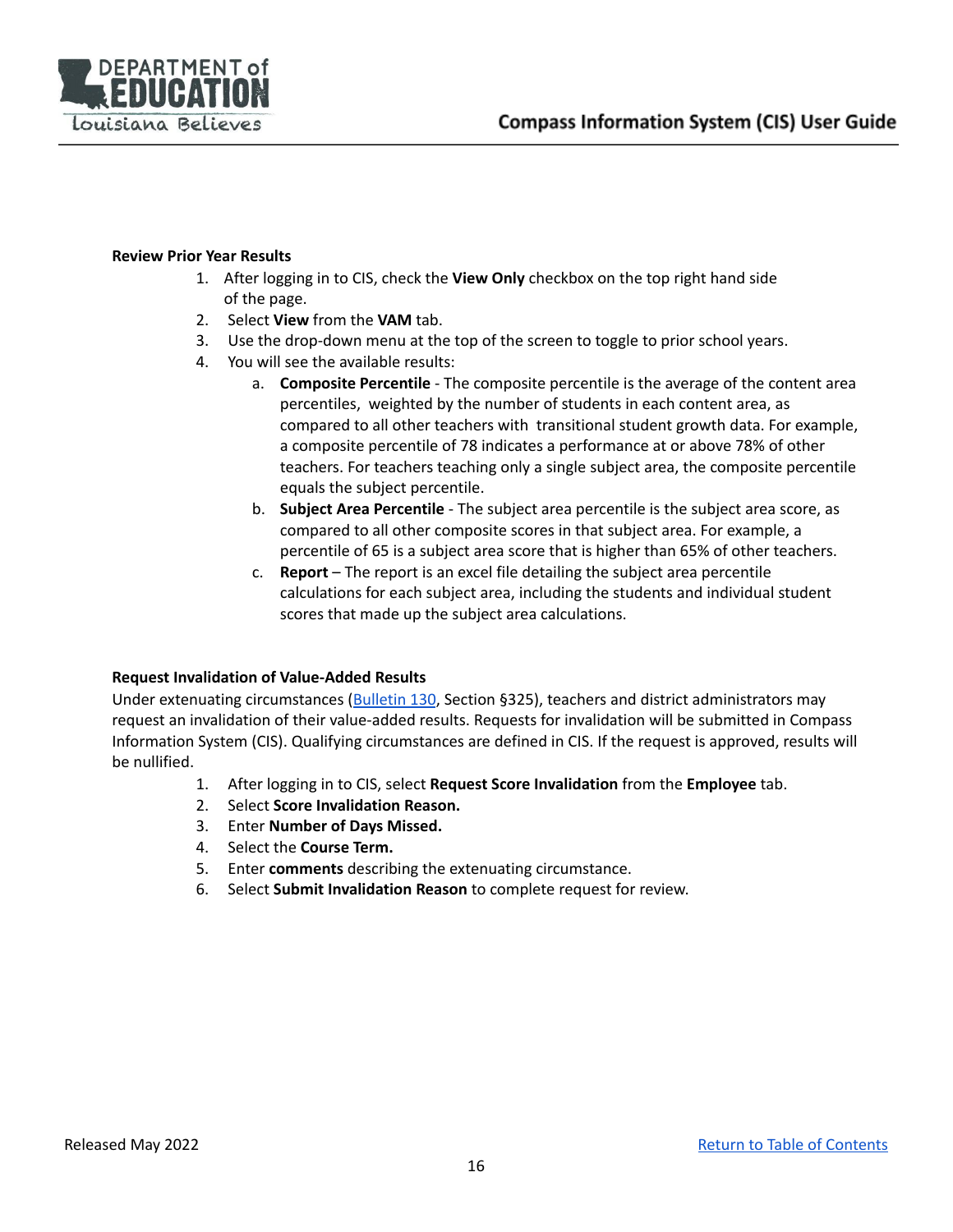

## <span id="page-16-0"></span>**Unlocking Evaluation Data**

If a correction is required after the evaluation has been submitted, administrators may unlock submitted evaluations to allow evaluators to make corrections.

- 1. After logging in to CIS, select the employee you wish to complete the evaluation for from the **View List** on the **Employee** tab.
- 2. Select **Unlock** from the **Evaluation** tab.
- 3. Select **Unlock** to unlock the evaluation. You will be prompted to select **Unlock** once more to confirm your choice.

## <span id="page-16-1"></span>**Deleting Evaluations**

Administrators may delete evaluations that have been started. Deleting an evaluation irrevocably clears the employee's current observations and evaluator assignments. The SLTs and PGP may be retained if desired.

- 1. After logging in to CIS, select the employee you wish to complete the evaluation for from the **View List** on the **Employee** tab.
- 2. Select **Delete** from the **Employee** tab.
- 3. Select **Yes/No** to indicate whether you want the submitted SLTs deleted.
- 4. Select **Yes/No** to indicate whether you want the submitted PGPs deleted.
- 5. Select **Delete Evaluation** to delete the evaluation. You will be prompted to select delete once more to confirm your choice.

## <span id="page-16-2"></span>**Recording & Viewing Grievances**

LEA administrators may use the Compass Information System to report grievances filed by employees regarding the prior year's Compass evaluation.

- 1. After logging in to Compass Information System, select **View Only** checkbox to view evaluations submitted for prior year.
- 2. Select **View List** from the **Employee** tab.
- 3. Use the drop-down at the top of the screen to toggle to prior school years.
- 4. You will now view the prior year roster of employees for your school/district.
- 5. Select the name of the employee for whom you wish to submit a grievance.
- 6. Select **Report Grievance** from the **Employee** tab.
- 7. Select **Add** to generate a new grievance form.
- 8. Complete the required fields of the grievance to describe the circumstances of the filed grievance:
	- a. **Date Grievance Was Filed** the date the grievance was filed in your district
	- b. **Grievance Detail** the details/description of the nature of the grievance

c. **Grievance Status** – whether the grievance was/was not approved. Please note ALL "approved" grievances will result in prior year evaluation data being nullified in CIS. If you wish to keep the prior year evaluation data, you may record the grievance as "pending" or "denied" and include an explanation under the Grievance Detail field.

- d. **Attach a Document** (optional) documents related to the grievance may be attached
- 9. Select **Submit** to submit the grievance.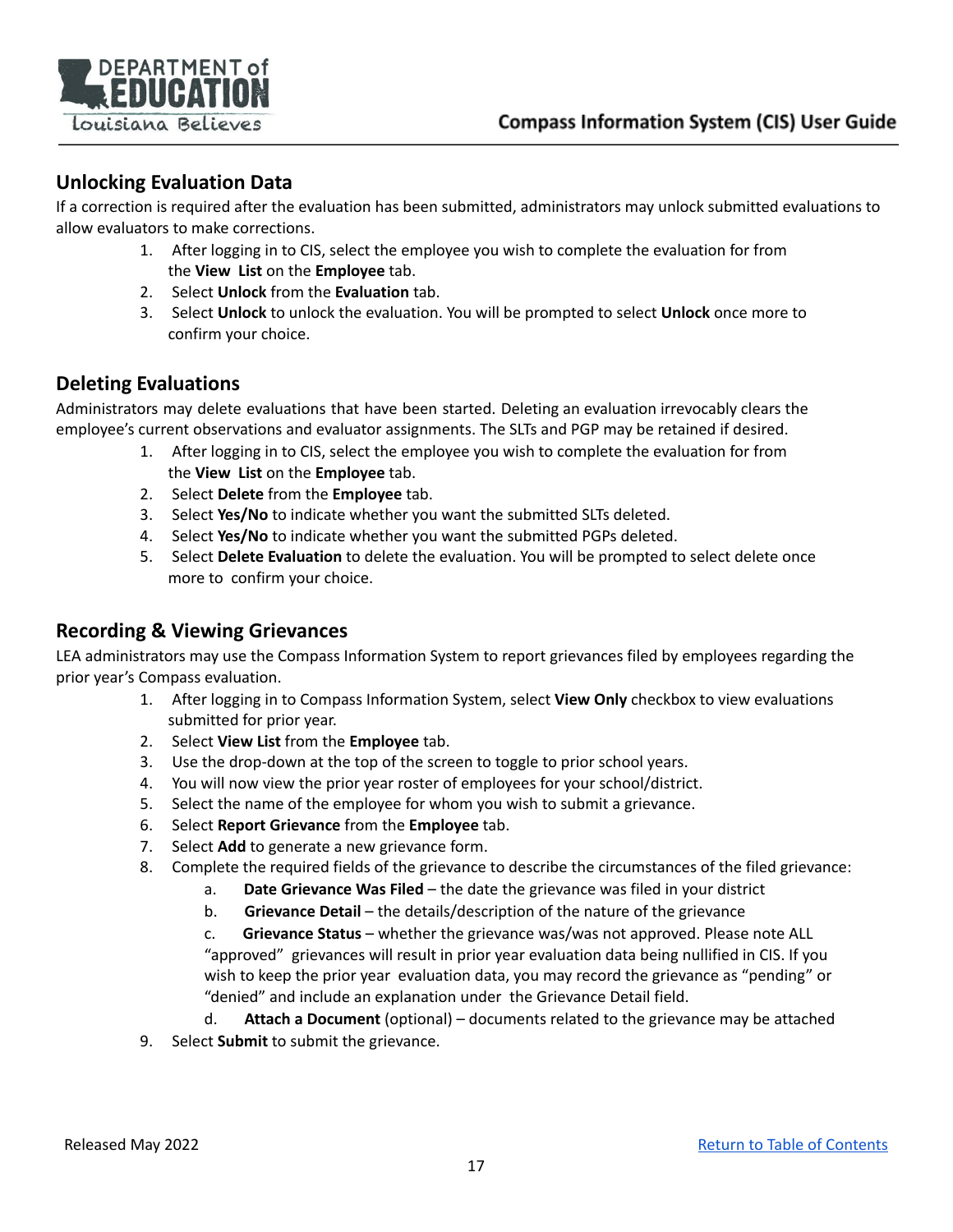

## <span id="page-17-1"></span><span id="page-17-0"></span>**EVALUATORS**

#### **Viewing & Printing Compass Data**

Throughout the year, evaluators may use Compass Information System (CIS) to collect observation data and report student outcomes associated with their SLTs. Final evaluation data for all applicable employees (teachers and administrators as defined in [Bulletin](https://www.doa.la.gov/media/arnl1o0r/28v147.doc) 130) must be submitted to Compass Information System (CIS).

#### <span id="page-17-2"></span>**Viewing Data from Prior Years**

Compass Information System allows employees, supervisors, and administrators to access evaluation information (observations, SLTs, evaluations, transitional student growth data) for both the current year and years prior (even after transferring between districts). Evaluators seeking to view prior year data for employees who are new to their school or district will use this process.

#### <span id="page-17-3"></span>**Evaluators/Supervisors viewing data for current educators (teachers, school leaders, librarians, and counselors) in their school/district:**

- 1. After logging in to CIS, check the **View Only** checkbox on the top right hand side of the page.
- 2. Select the tab of the data you wish to view (observation, SLT, evaluation, etc.).
- 3. Use the drop-down at the top of the screen to toggle to prior school years.
- 4. You will now be able to view/print your Compass data from prior school years.

#### <span id="page-17-4"></span>**Evaluators/Supervisors viewing data for educators (teachers, school leaders, librarians, and counselors) no longer in their school/district:**

- 1. After logging in to Compass Information System, check the **View Only** checkbox on the top right hand side of the page.
- 2. Select **View List** from the **Employee** tab**.**
- 3. Use the drop-down at the top of the screen to toggle to prior school years.
- 4. You will now view the rosters of employees for your school/district from prior years.
- 5. Select the name of an employee to view their Compass data from a prior year.

#### <span id="page-17-5"></span>**Evaluators/Supervisors viewing prior year data currently in their school/district:**

- 1. After logging in to Compass Information System, check the **View Only** checkbox on the top right hand side of the page.
- 2. Select **View List** from the **Employee** tab**.**
- 3. You will now view the current roster of employees for your school/district.
- 4. Select the name of the employee you wish to view.
- 5. Select the name of an employee to view their Compass data from a prior year. Use the drop- down at the top of the screen to toggle to prior school years.
- 6. You will now view the prior year Compass data for the selected employee.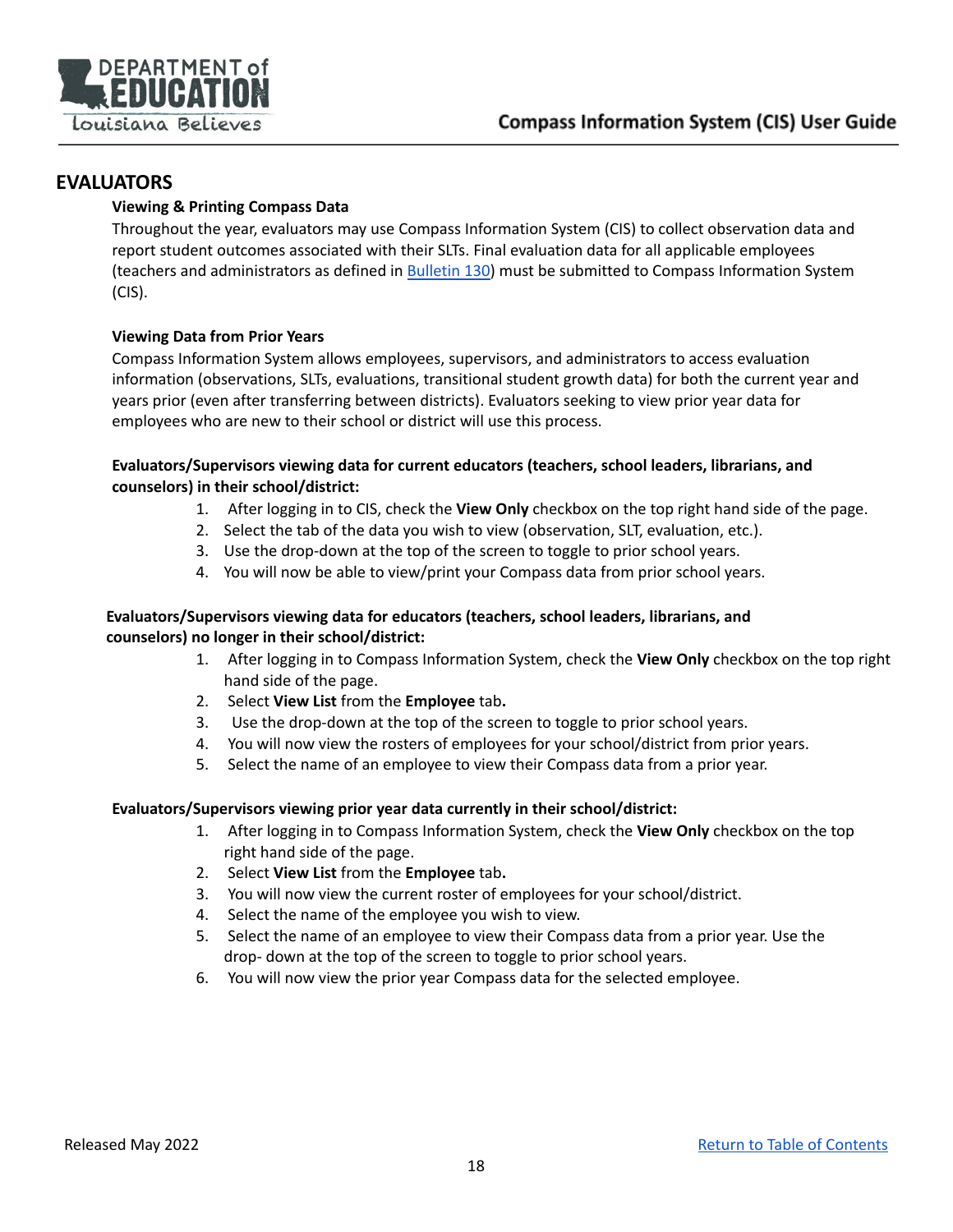

#### <span id="page-18-0"></span>**Viewing data for current employees you are assigned to evaluate**

Compass Information System allows evaluators to access evaluation information (observations, SLTs, evaluations, student growth data) for all employees to which the evaluator is assigned.

- 1. Select **View List** from the **Employee** tab**.** You will now view the current roster of employees for your school/district.
- 2. Check **Show only assigned employees** to view the employees to which you are the assigned evaluator.
- 3. Select the name of the employee you wish to view.
- 4. Select the tab of the data you wish to view (observation, SLT, evaluation, etc.).
- 5. You will now view the data for the selected employee.
- 6. You may select a different tab to view additional data (observation, SLT, evaluation, etc.).
- 7. To view data for a different employee, simply return to View List from the **Employee** tab and select a different employee's name.

#### <span id="page-18-1"></span>**Viewing Employee Rosters (Employee View List)**

The employee view list allows supervisors and administrators a quick view of the employees they are responsible for. Supervisors and administrators use the Employee View List to navigate to evaluation data for individual employees.

- 1. After logging into the Compass Information System, select **View List** from the **Employee** tab**.**
- 2. For Principals and School Supervisors, the LEA and School Site will be pre-selected. LEA administrators will use the drop-down to select a site to view employees.
- 3. Review the list of employees displayed below:
	- a. Employee Name
	- b. Job Title
	- c. Evaluation Type
	- d. Evaluator
	- e. Professional Growth Plan (PGP)
	- f. Student Learning Target (SLT)
	- g. Observations (Obs)
	- h. Site Visits (Obs S Visit)
	- i. Growth Data
	- j. Final Evaluation
	- k. Incomplete Evaluation
- 4. Review your employee list. Confirm that all Compass employees are included. If any employees are missing, they will need to be added to the Compass Information System to receive an evaluation.

#### <span id="page-18-2"></span>**Viewing Student Learning Targets**

Educators (teachers, school leaders, librarians, and counselors), evaluators, supervisors, and administrators may view submitted student learning targets at any stage; however, no edits can be made from the **View** screen.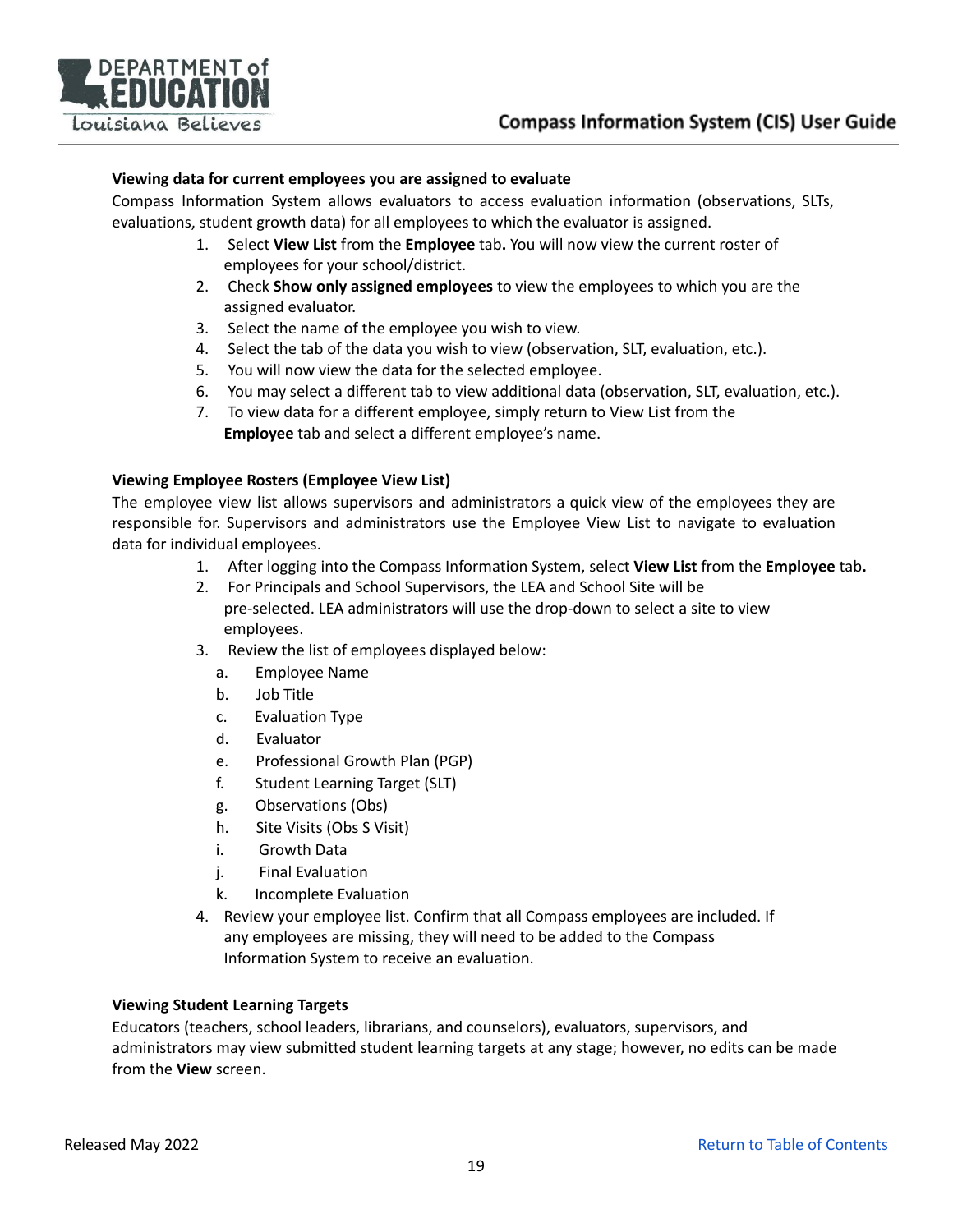

#### <span id="page-19-0"></span>**Printing Student Learning Targets**

Educators (teachers, school leaders, librarians, and counselors), evaluators, supervisors, and administrators may print submitted student learning targets at any stage. After logging in to Compass Information System, select **Print** from the **SLT** tab.

- 1. Select **Generate Report** to download a pdf summary of all submitted student learning targets.
- 2. You may print the student learning target report or rename the file to save it to your local computer.

#### <span id="page-19-1"></span>**Viewing Student Learning Targets**

Educators (teachers, school leaders, librarians and counselors), evaluators, supervisors, and administrators may view submitted student learning targets at any stage; however, no edits can be made from the **View** Screen.

#### <span id="page-19-2"></span>**Review and Accept SLTs**

The evaluator review of student learning targets is an essential part of the dialogue between educators setting SLTs (teachers, school leaders, librarians, and counselors) and their evaluators.

- 1. After logging in to Compass Information System, select the employee you wish to complete the evaluation for from the **View Employee** list on the **Employee** tab**.**
- 2. Select **Accept** from the **SLT** tab.
- 3. Use the drop-down to select a **Submitted Student Learning Target** to review.
- 4. You will now see the details of the student learning target submitted by the educator.
- 5. Review the educator's student learning target, rationale for student learning target, baseline data, and scoring categories.
- <span id="page-19-3"></span>6. Check **Yes** or **No** to confirm whether the student learning target is acceptable, based on the three criteria:
	- **a. Priority of Content**
	- **b. Rigor of Target**
	- **c. Quality of Evidence**
	- d. If the answer to each of these three questions is "Yes", the student learning target will be accepted.
	- e. If the answer to any of these three questions is "No", the student learning target will be rejected. If rejected, work with the educator to revise and resubmit the student learning target and complete the review once more.
- 7. Enter **Evaluator Acceptance Comments** to the educator about their SLT.
- 8. Determine whether this student learning target should be included in the evaluation by entering **Yes** or **No**.
- 9. Select **Submit** to submit your review to the educator.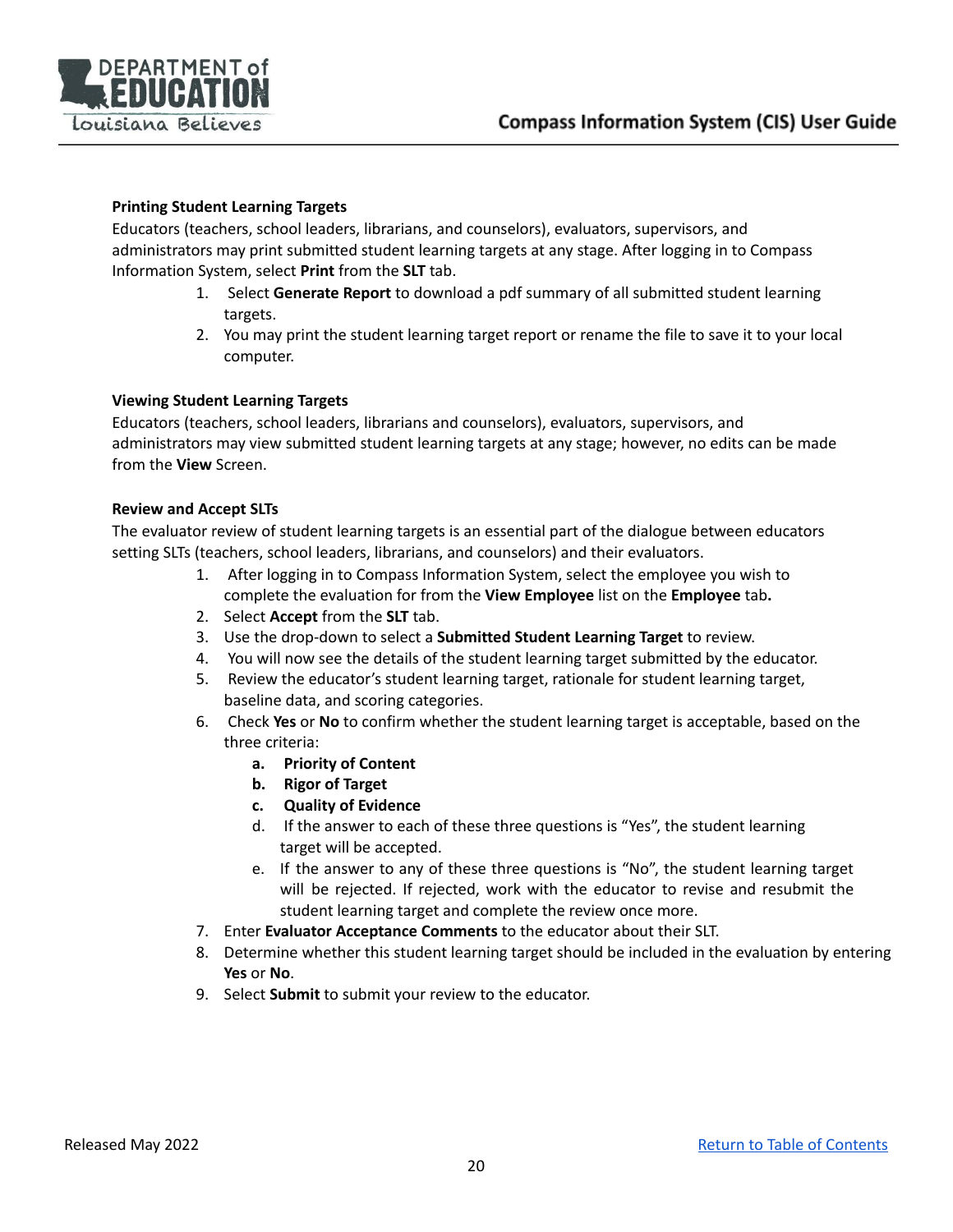

## <span id="page-20-0"></span>**Observation Process for Educator/Evaluator**

Compass Information System is available for use in tracking the professional practice component of educator evaluations. This includes evidence collected during observations and the resulting feedback conversation.

#### **Observation Types:** Classroom Observations, Site Visits & Walkthroughs

There are various ways to collect evidence. CIS supports these forms:

- Classroom observations are visits to teachers' classrooms in which the evaluator observes professional practice for either a full-period or a shorter time span.
- Site Visits are visits to an instructional site/school, which describe an observation of a principal's professional practice, which will likely take place outside of a classroom.

#### <span id="page-20-1"></span>**Observation Rubrics**

Compass Information System stores formal observation scores for approved rubrics that align to a 4.0 scale and are used by schools/districts in Louisiana to evaluate professional practice of educators.

#### **Conducting Observations**

<span id="page-20-2"></span>Information related to observation minimum requirements is available [here](https://www.doa.la.gov/media/arnl1o0r/28v147.doc)[.](http://www.doa.louisiana.gov/osr/lac/28v147/28v147.doc) The following steps support the use of CIS in collecting information related to such observations.

- 1. After logging in to Compass Information System, select the employee you wish to complete the evaluation for from the **View Employee** list on the **Employee** tab.
- 2. Select **Conduct** from the **Observation** tab.
- 3. Select **Add** to generate a new observation form.
- 4. Complete the required fields of the observation to describe the circumstances of your visit. Please note, you will need to complete at minimum the required fields in order to save the observation.
	- a. **Observation Title** the title of the observation
	- b. **Observation Begin/End Date** the begin/end date of the observation-If the observation took place on a single day please enter the same date for begin/end.
	- c. **Full Period** checkbox to indicate whether the observation was a full period
- 5. Complete the optional fields of the observation to describe the circumstances of your visit.
	- a. **Pre-Observation Conference Date/Time** date and time of the pre-observation conference (if applicable)
	- b. **Post-Observation Conference Date/Time** date and time of the post-observation conference (if applicable)
	- c. **Class Description** further description of the class
	- d. **Student Count** number of students observed
	- e. **Course Category** subject of the lesson observed
	- f. **Grade** grade level of the lesson observed
- 6. If you are using a Compass Rubric, enter the component-level information (if applicable).
	- a. **Component Level Feedback** content-specific feedback to the educator based on the component observed
	- b. **Component Level Rating** a rating of ineffective-highly effective to measure the educator's performance by component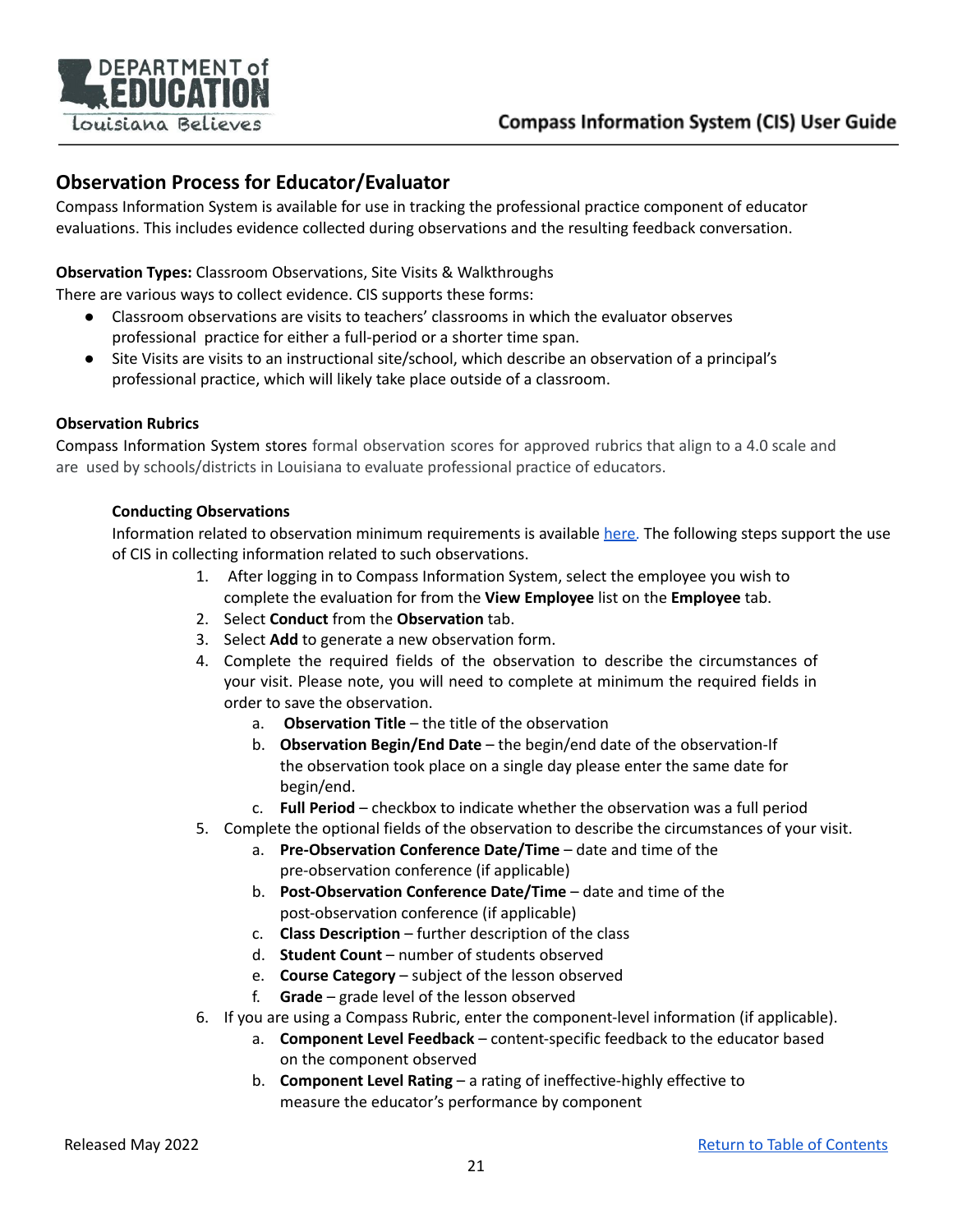

- 7. Enter the observation-level information:
	- a. **Observation Notes** any general notes to the educator about the observation
	- b. **Areas of Strength** areas where the educator excelled in their observation
	- c. **Areas for Improvement** areas where the educator should focus on improvement
	- d. **Next Steps** specific and actionable next steps for the educator/evaluator to undertake before the next observation
- 8. Determine a method of **Scoring** the observation:
	- a. **Average components' ratings** if individual components were scored, you may score the observation by taking a straight average of the rated components; components scored No Rating will not be included in average.
	- b. **Assign overall observation rating** to enter a rating that is not an average of the scored components, select assign overall observation rating; this will allow a weighted average or a holistic rating of the observation.
	- c. **Not scored** to save the observation without assigning a rating, simply select this option; this option is particularly applicable for walkthroughs.
- 9. Select **Save** to save your changes. You will be prompted, via red text, to complete any required fields that were left blank. Please complete all required fields before attempting to save your observation.
- 10. When all changes are complete, select **Submit** to submit your observation for the educator to view.

#### <span id="page-21-0"></span>**Conducting Saved Observations**

- 1. After logging in to Compass Information System, select the employee you wish to complete the evaluation for from the **View Employee** list on the **Employee** tab.
- 2. Select **Conduct** from the **Observation** tab.
- 3. Use the drop-down to select an **Existing Observation** to update.
- 4. You may now edit your existing observation.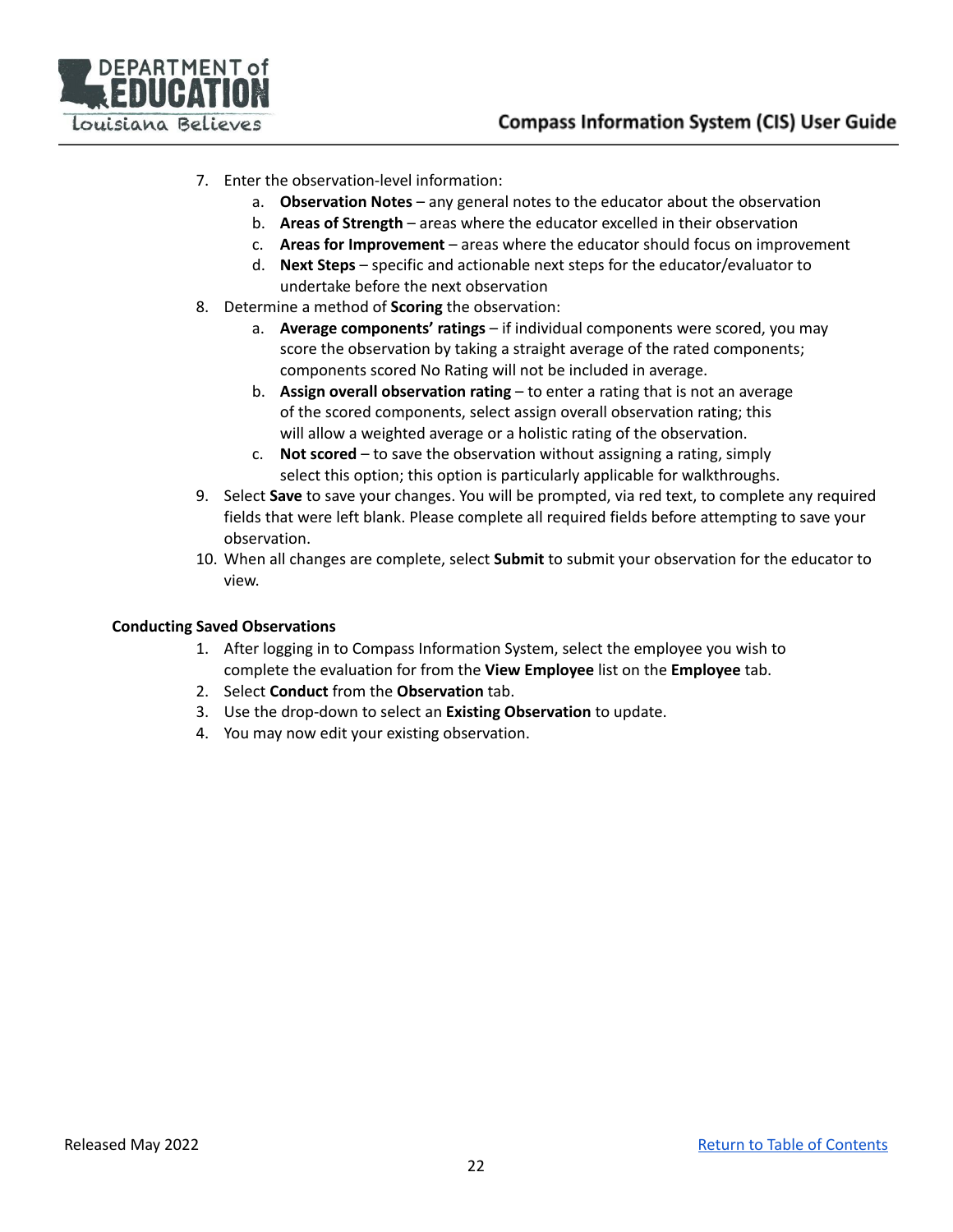

## <span id="page-22-1"></span><span id="page-22-0"></span>**EDUCATORS: TEACHERS, SCHOOL LEADERS, LIBRARIANS & COUNSELORS**

#### **Viewing Observations**

Educators (teachers, school leaders, librarians, and counselors), evaluators, supervisors, and administrators may view submitted observations; however, no edits can be made from the View screen. Only assigned evaluators may edit SLTs.

- 1. After logging in to Compass Information System, select the employee you wish to complete the evaluation for from the **View List** on the **Employee** tab.
- 2. Select **View** from the **Observation** tab.
- 3. Use the drop-down to select a **Submitted Observation** to view.
- 4. You will now see the details of the observant

#### <span id="page-22-2"></span>**Printing Observations**

Educators (teachers, school leaders, librarians, and counselors), evaluators, supervisors, and administrators may print a summary of submitted observations.

- 1. After logging in to Compass Information System, select the employee you wish to complete the evaluation for from the **View List** on the **Employee** tab.
- 2. Select **Print** from the **Observations** tab.
- 3. Select **Generate Report** to download a pdf summary of all submitted observations.
- 4. You may print the observation report or rename the file to save it to your local computer.

#### <span id="page-22-3"></span>**Deleting Observations**

- 1. After logging into the Compass Information System, select the employee you wish to delete the observation for from the **View List** on the **Employee** tab.
- 2. Select **Conduct** from the **Observation** tab.
- 3. Use the drop-down to select an **Existing Observation** to update.
- 4. Select **Delete** at the bottom of the screen to delete the submitted observation.

#### <span id="page-22-4"></span>**Review Value-Added Data Results**

Educators (teachers of tested grades and subjects) may review rosters of students included in/excluded from calculations, subject area percentiles and overall composite percentile.

#### <span id="page-22-5"></span>**Administrators (Data Managers/Principals, etc.)**

- 1. After logging in to Compass Information System, select the **Employee** tab
- 2. Select the school session (2018-2019 for the most current VAM data)
- 3. Select the school (select either LEA level or a school)
- 4. Select the employee's name
- 5. Select the VAM tab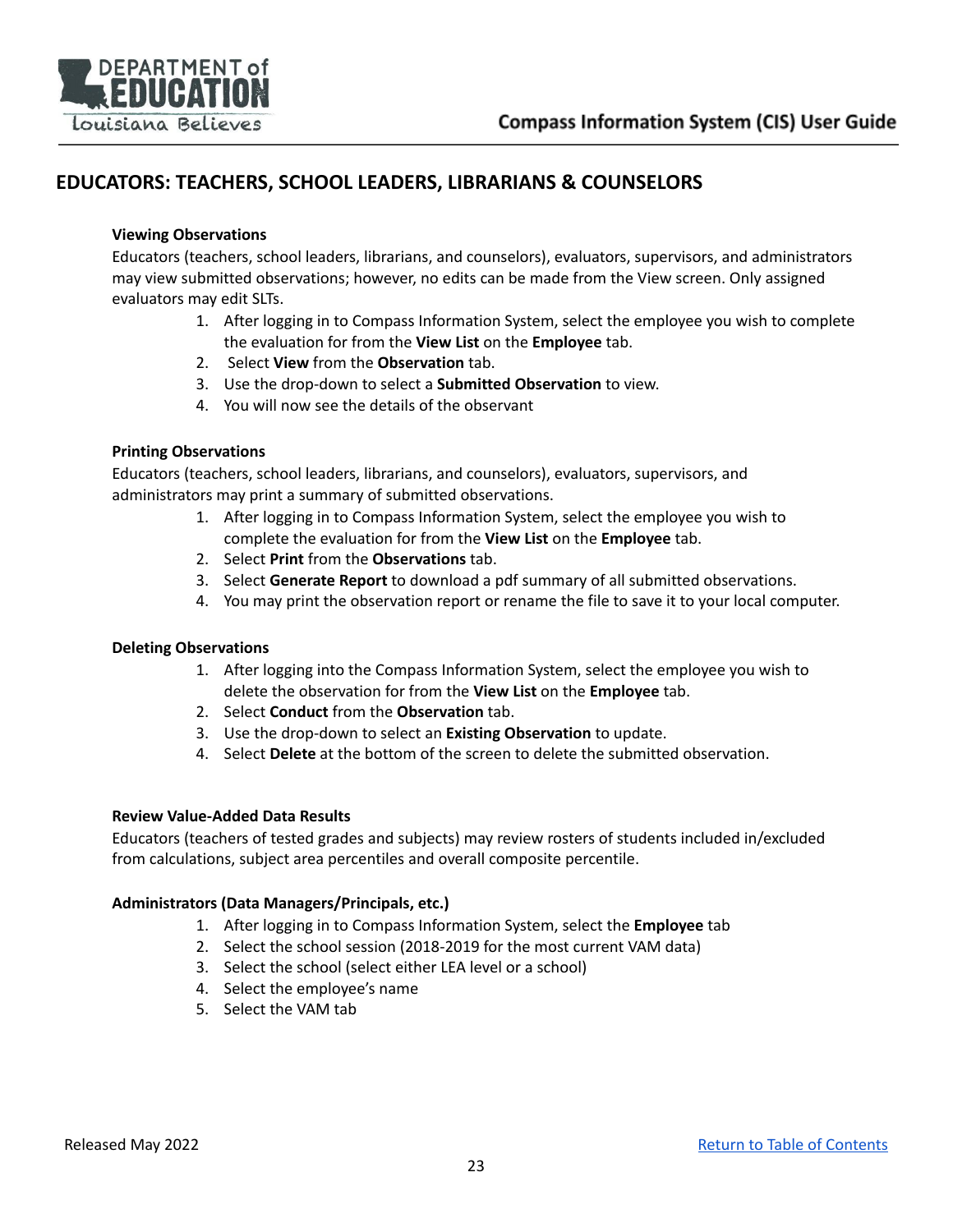

#### <span id="page-23-0"></span>**Teachers**

- 1. After logging in to Compass Information System, select the school session (2017-2018 for the most current VAM/TSG data)
- 2. Select View from the **VAM** tab
	- You will see the available results:
		- a. **Composite Percentile** The composite percentile is the average of the content area percentiles, weighted by the number of students in each content area, as compared to all other teachers with transitional student growth data. For example, a composite percentile of 78 indicates a performance at or above 78% of other teachers. For teachers teaching only a single subject area, the composite percentile equals the subject percentile.
		- b. **Subject Area Percentile** The subject area percentile is the subject area score, as compared to all other composite scores in that subject area. For example, a percentile of 65 is a subject area score that is higher than 65% of other teachers.
		- c. **Report** The report is an excel file detailing the subject area percentile calculations for each subject area, including the students and individual student scores that made up the subject area calculations

#### <span id="page-23-1"></span>**Review Prior Year Results**

- 1. After logging in to CIS, check the **View Only checkbox** on the top right hand side of the page.
- 2. Select **View** from the **Student Growth Data** tab.
- 3. Use the drop-down menu at the top of the screen to toggle to prior school years.
- 4. You will see the available results:
	- a. **Composite Percentile** The composite percentile is the average of the content area percentiles, weighted by the number of students in each content area, as compared to all other teachers with transitional student growth data. For example, a composite percentile of 78 indicates a performance at or above 78% of other teachers. For teachers teaching only a single subject area, the composite percentile equals the subject percentile.
	- b. **Subject Area Percentile** The subject area percentile is the subject area score, as compared to all other composite scores in that subject area. For example, a percentile of 65 is a subject area score that is higher than 65% of other teachers.
	- c. **Student Percentile** The percentile indicates how well a student performed compared to other students in that content. For example, a percentile of 65 indicates that the student performed at or better than 65% of other students in that content.
	- d. **Report** The report is an excel file detailing the subject area percentile calculations for each subject area, including the students and individual student scores that made up the subject area calculations.

If the teacher has submitted a request to have their VAM result invalidated, the evaluator will see a note here.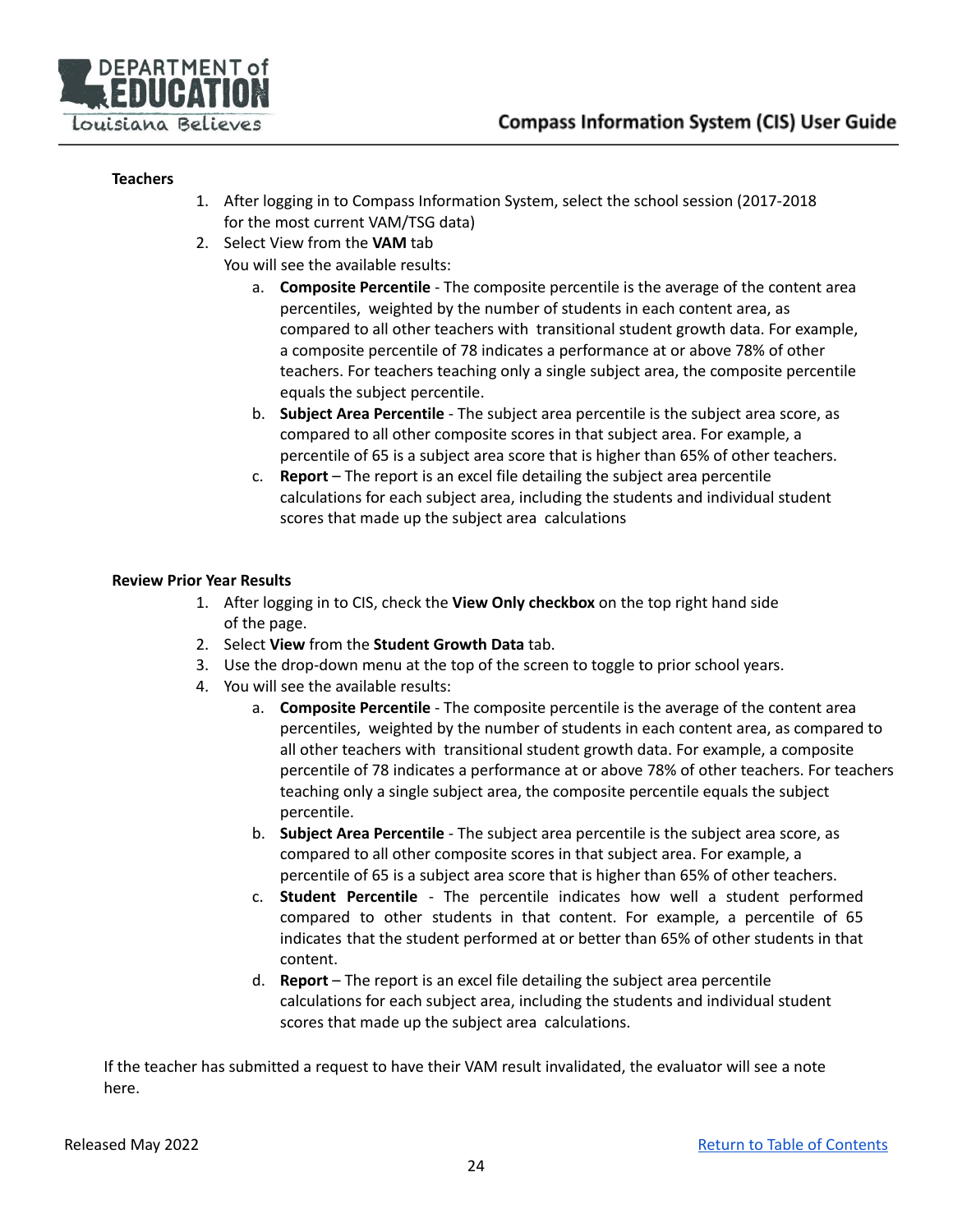

## <span id="page-24-1"></span><span id="page-24-0"></span>**Complete Final Evaluations**

#### **Rate SLTs**

After reviewing the student results reported by the employee, the evaluator will rate each SLT that has been accepted and assigned to be rated.

- 1. After logging in to CIS, select the employee you wish to complete the evaluation for from the **View Employee** list on the **Employee** tab.
- 2. Select **Rate** from the **SLT** tab.
- 3. Select **SLT Rating Score** and enter **Evaluator Comments**.
- 4. Select **Submit** to submit the rating for the employee's SLT.

#### <span id="page-24-2"></span>**Access and Review Professional Practice Data**

- 1. After logging in to **CIS**, select the employee you wish to complete the evaluation for from the **View List** on the **Employee** tab.
- 2. Select **Complete** from the **Evaluation** tab.

If evaluators have used CIS to track observations throughout the school year, a summary of observations will display for the selected educator.

- 1. Review the listed observations for accuracy.
- 2. The asterisk will indicate the full-period observations. For teachers, you may use this value to ensure all teachers have a minimum of one full-period observation before completing the evaluation.
- 3. For each observation, **check the box** if you wish to include this observation as evidence in the final evaluation. Observations without the box checked should be disregarded and not considered part of the final evaluation.

#### <span id="page-24-3"></span>**Review Observations**

If evaluators have used CIS to track observations throughout the school year, a summary of observation component ratings and an overall observation rating average will display for the selected educator. Only the ratings of observations checked as "include in final evaluation" will be included in these averages.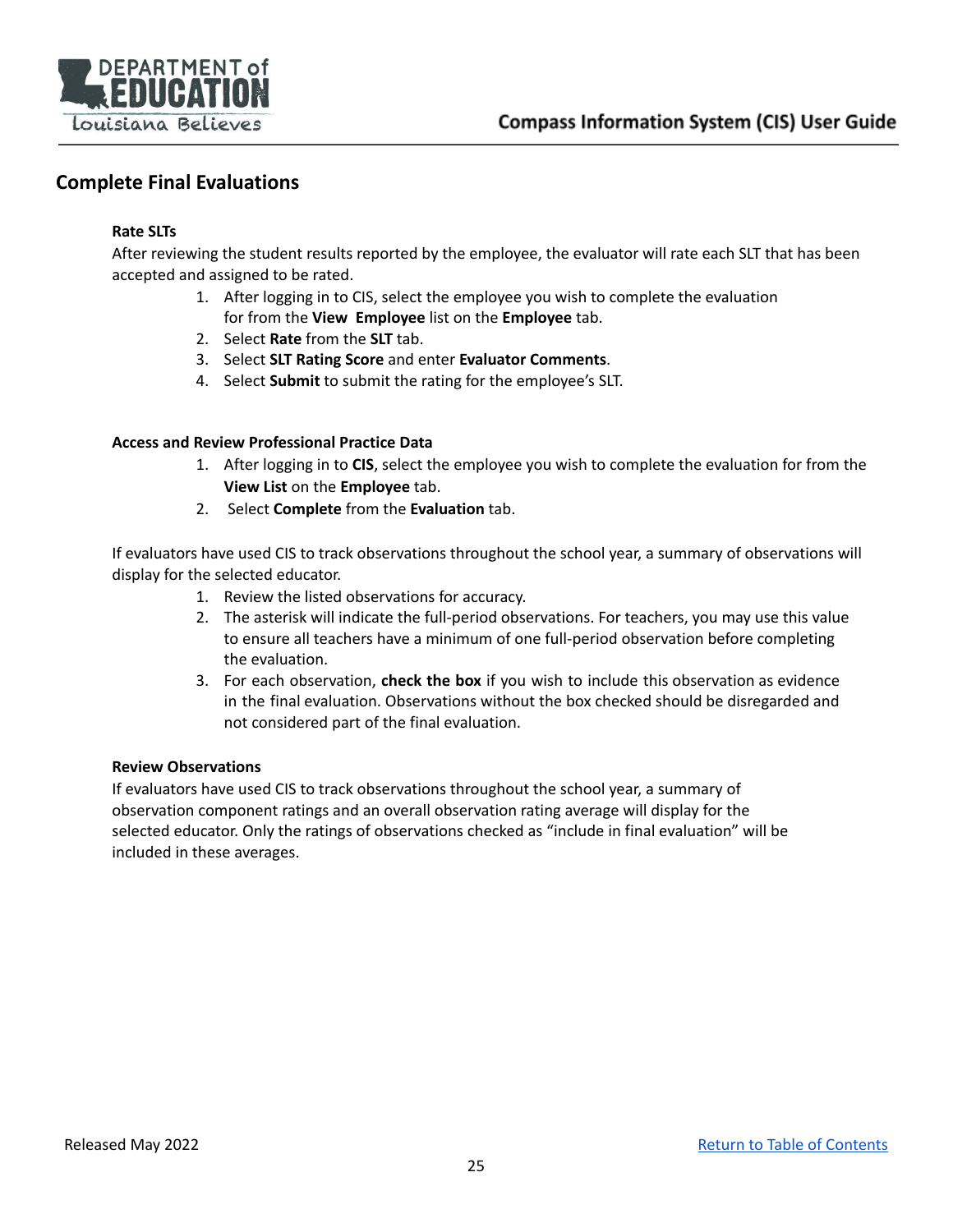

#### <span id="page-25-0"></span>**Select Professional Practice Scoring Method & Enter Score**

<span id="page-25-1"></span>If evaluators have used CIS to track observations throughout the school year, the summary information above may be used to determine the professional practice rating.

- 1. Select either:
	- a. **Average selected scores** to assign the Average Observation Score as the Professional Practice Score.
		- **OR**
	- b. **Enter overall professional practice score** to enter a score (1.00-4.00) that is not an average of the selected observations. This will allow a weighted average or a holistic rating of the educator's professional practice. Evaluators of educator's using alternative rubrics will select this option.
- 2. Evaluators have the option to enter **Comments and Feedback** about the Professional Practice Score. This step is not required.
- 3. CIS will display the corresponding rating to the score entered.

#### <span id="page-25-2"></span>**Access & Review Student Outcome Data (SLTs)**

SLTs represent 15% of a VAM teacher's overall evaluation, and 50% for non-VAM teachers. All teachers are required to have a minimum of two SLTs rated in CIS. If CIS has been used to track the SLTs written, a summary displaying only the rated SLTs for the selected educator will be available. If at least two SLTs are not rated by an evaluator, a final overall evaluation score will not be calculated.

#### <span id="page-25-3"></span>**Overall Student Growth Score**

Evaluators will rate a minimum of two SLTs for each teacher. CIS will use the average of these rated SLTs to calculate the teacher's overall student growth score.

#### <span id="page-25-4"></span>**Review Summary**

- 1. Review the **Professional Practice Rating** and **Score.**
- 2. Review the **Student Learning Targets** and **Score.**
- 3. All educators (teachers, school leaders, librarians, and counselors) rated *Ineffective* overall should receive an Intensive Assistance Plan (IAP). If the educator requires an **Intensive Assistance Plan (IAP)**, check the box.
- 4. Evaluators will enter **Comments and Feedback** about the Professional Practice score and the Student Learning Target score. Comments and feedback are required.
- 5. Select **Save** to save changes. You may be prompted.
- 6. When all changes are completed, select **Submit** to submit the Professional Practice and Student Learning Target scores. CIS will calculate the final overall evaluation for all teachers. VAM teacher's overall evaluation is based on 50% Professional Practice, 15% average Student Learning Target, and 35% value added scores. The final overall evaluation score will be calculated by the CIS system. Non-VAM teacher's overall evaluation is based on 50% Professional Practice and 50% Student Learning Targets.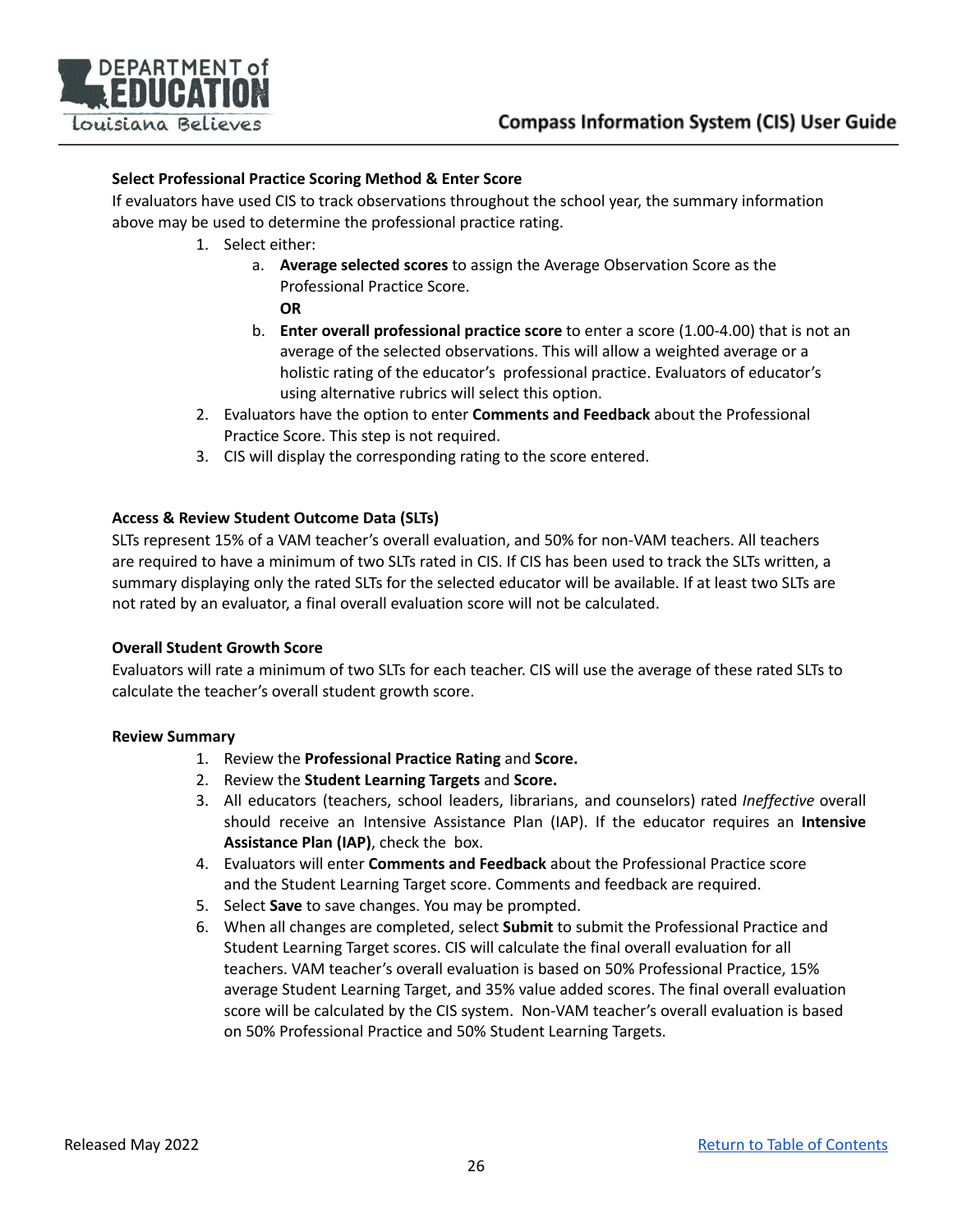

#### <span id="page-26-0"></span>**Continuing Saved Evaluations**

- 1. After logging in to CIS, select the employee you wish to complete the evaluation for from the **View List** on the **Employee** tab.
- 2. Select **Complete** from the **Evaluation** tab.
- 3. You may now edit your existing evaluation.

#### <span id="page-26-1"></span>**Marking Evaluations as Incomplete (Only available to the LEA Administrator)**

In the case that there is not enough evidence to support an educator evaluation, administrators may mark the evaluation as "incomplete". Incomplete evaluations will not include a rating.

- 1. After logging in to CIS, select the employee you wish to complete the evaluation for from the **View List** on the **Employee** tab.
- 2. Select **Maintain** from the **Employee** tab.
- 3. Use the drop-down to select a **Reason for an Incomplete Evaluation**:
	- a. 03 Resigned
	- b. 04 Deceased
	- c. 06 Sabbatical
	- d. 08 Terminated
	- e. 09 Retired
	- f. 10 Extended Absence
	- g. 99 Other
- 4. Enter a **Rationale** for the evaluation being marked incomplete.
- 5. Select **Update** to update the employee's evaluation.

#### <span id="page-26-3"></span><span id="page-26-2"></span>**View & Print Evaluations**

#### **View Evaluations**

Educators (teachers, school leaders, librarians, and counselors), evaluators, supervisors, and administrators may view submitted evaluations; however, no edits can be made from the View screen. Only assigned evaluators may edit evaluations and to do so, the evaluator must request that the appropriate evaluation be unlocked by the District Administrator. The request is only for the current academic year.

- 1. After logging in to CIS, select the employee for whom you wish to complete the evaluation from the **View List** on the **Employee** tab.
- 2. Select **View** from the **Evaluation** tab.
- 3. Use the drop-down to select a **Submitted Evaluation** to view.
- 4. You will now see the details of the evaluation

#### <span id="page-26-4"></span>**Print Evaluations**

Educators (teachers, school leaders, librarians, and counselors), evaluators, supervisors, and administrators may print a summary of submitted observations.

- 1. After logging in to CIS, select the employee you wish to complete the evaluation for from the **View List** on the **Employee** tab.
- 2. Select **Print** from the **Evaluations** tab.
- 3. Select **Generate Report** to download a pdf summary of the submitted evaluation.
- 4. You may print the evaluation report or rename the file to save it to your local computer.

Released May 2022 **Return to Table of [Contents](#page-1-0)**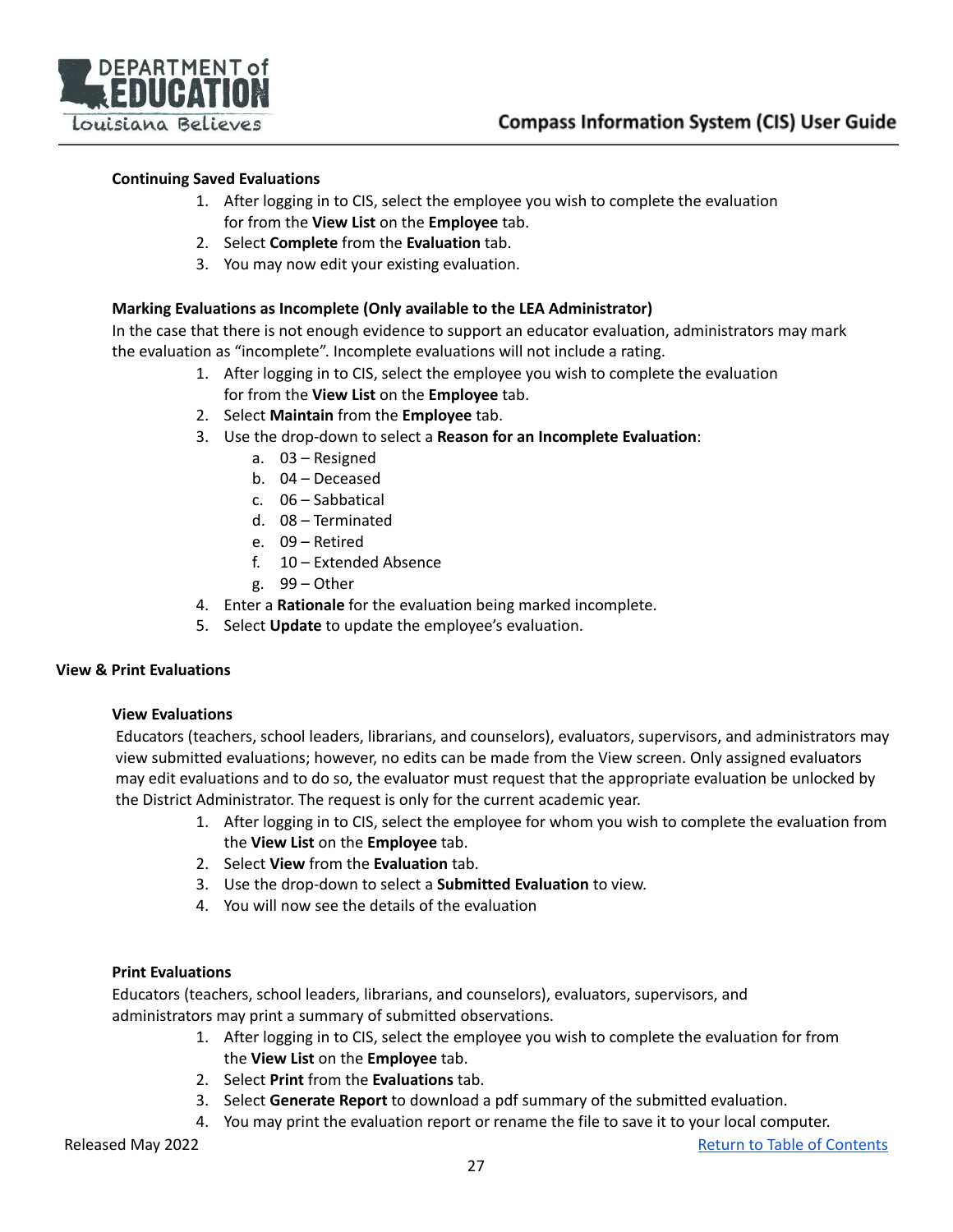

## **Goal Setting: Student Learning Targets**

The Compass Information System form allows you to describe the students, their academic area, and the identified target set for them to achieve when setting goals.

#### <span id="page-27-0"></span>**Adding New Student Learning Targets**

- 1. After logging into the Compass Information System, select **Set** from the **SLT** tab.
- 2. Select **Add** to generate a new student learning target form.
- 3. Complete the available fields of the student learning target to describe the group of students you are targeting:
	- a. **Course Category** the subject area/course in which your students will display academic progress (if applicable)
	- b. **Grade** the grade level of the students (if applicable)
	- c. **Number of Students** the number of students included in your target group for this goal
	- d. **Interval of Instruction** the length of the course the students are taking (if applicable)
- 4. Complete the available fields of the student learning target to describe the student learning target you expect your students to achieve.
	- a. Additional guidance: [Teacher](http://www.louisianabelieves.com/resources/classroom-support-toolbox/teacher-support-toolbox/student-learning-targets)
	- b. Additional guidance: [Principals](http://www.louisianabelieves.com/academics/principal-support)
- 5. Define the **Achievement Ranges** that will correspond to your ultimate score.
- 6. Select **Save** to save your changes. You will be prompted, via red text, to complete any required fields that were left blank. Please complete all required fields before attempting to save your SLT.
- 7. When all changes are complete, select **Submit** to submit your student learning target for evaluator review.

#### <span id="page-27-1"></span>**Continuing Saved Student Learning Targets**

- 1. After logging into the Compass Information System, select **Set** from the **SLT** tab.
- 2. Use the drop-down to select an **Existing Student Learning Target** to update.
- 3. You may now edit your existing student learning target.

#### <span id="page-27-2"></span>**Viewing Student Learning Targets**

Educators (teachers, school leaders, librarians, and counselors), evaluators, supervisors, and administrators may view submitted student learning targets at any stage; however, no edits can be made from the View screen.

- 1. After logging in to Compass Information System, select the employee you wish to complete the evaluation for from the **View Employee** list on the **Employee** tab.
- 2. Select **View** from the **SLT** tab.
- 3. Use the drop-down to select a **Submitted Student Learning Target** to view.
- 4. You will now see the details of the student learning target and the stage the target is at currently (submitted, accepted, results reported, rated).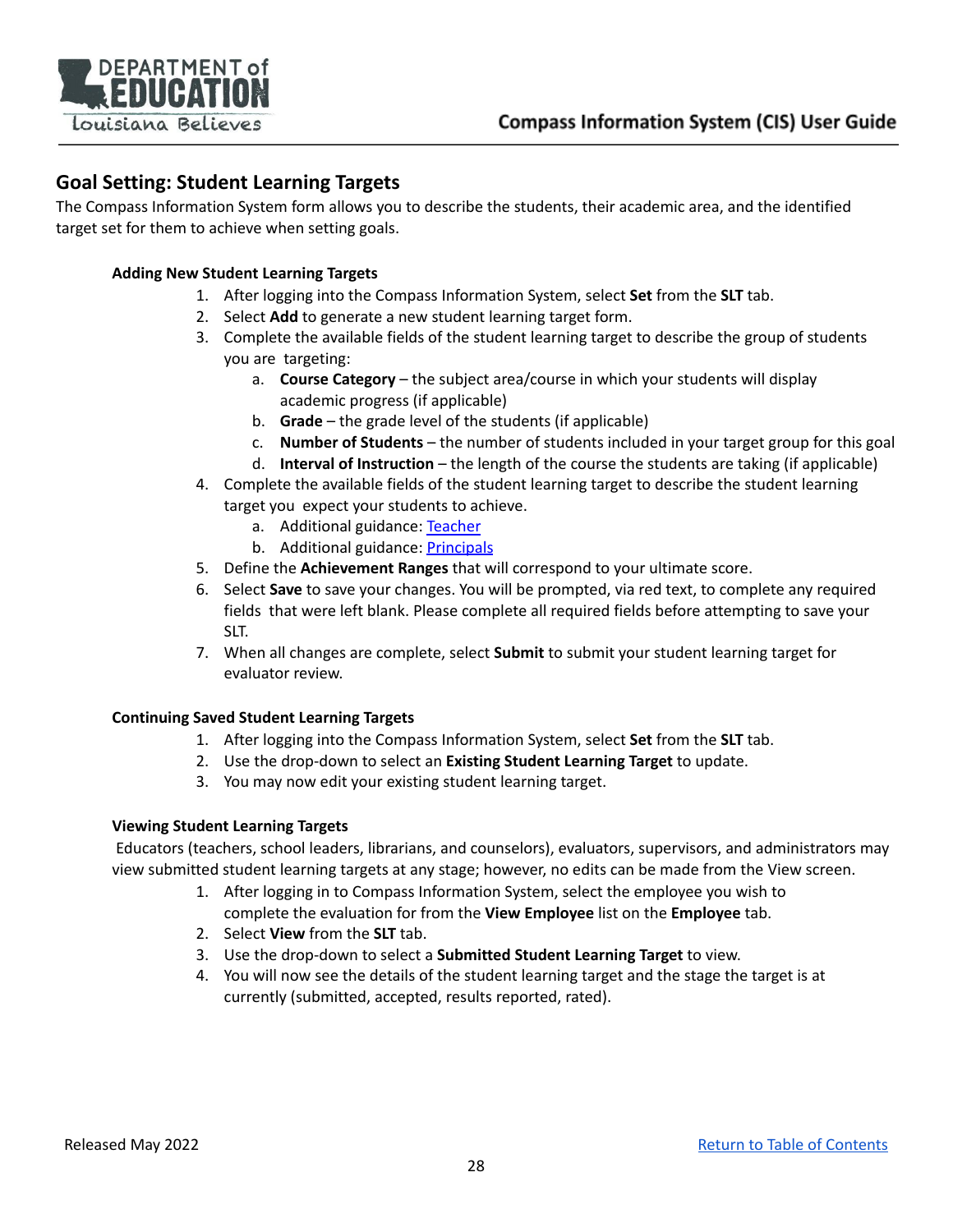

#### <span id="page-28-0"></span>**Printing Student Learning Targets**

Educators (teachers, school leaders, librarians, and counselors), evaluators, supervisors, and administrators may print submitted student learning targets at any stage.

- 1. After logging into the Compass Information System, select **Print** from the **SLT** tab.
- 2. Select **Generate Report** to download a pdf summary of all submitted student learning targets.
- 3. You may print the student learning target report or rename the file to save it to your local computer.

## <span id="page-28-2"></span><span id="page-28-1"></span>**Professional Growth Plans**

#### **Setting Professional Growth Plans**

Compass Information System supports evaluators in tracking educator performance and feedback based on classroom observations, and supports educators (teachers, school leaders, librarians, and counselors) and evaluators in managing communications about professional practice. Educators may use the Compass Information System to set Professional Growth Plans to share with their evaluator and supervisor.

- After logging into the Compass Information System, select **Set** from the **PGP** tab.
	- 1. Select **Add** to generate a new observation form
	- 2. Complete the required fields to describe the Professional Growth Plan goals and action steps:
		- a. **Goal** a description of the professional growth goal
		- b. **Align Goal to Domain** the Compass rubric domain(s) to which the goal is aligned (if applicable)
		- c. **Action Steps** description of the specific, actionable steps the educator will take to achieve the goal
		- d. **Resources Needed** description of the resources the evaluator/supervisor will provide to help the educator meet the goal
		- e. **Target Date** the target date by which the educator will meet each action step
	- 3. Select **Save** to save your changes.
	- 4. When all changes are complete, select **Submit** to submit your professional growth plan for the educator/supervisor to view.

#### <span id="page-28-3"></span>**Viewing Professional Growth Plans**

Educators (teachers, school leaders, librarians, and counselors), evaluators, supervisors, and administrators may view submitted professional growth plans.

- 1. After logging into the Compass Information System, select **View** from the **PGP** tab.
- 2. Use the drop-down to select a **Submitted Professional Growth Plan** to view.
- 3. You will now see the details of the PGP.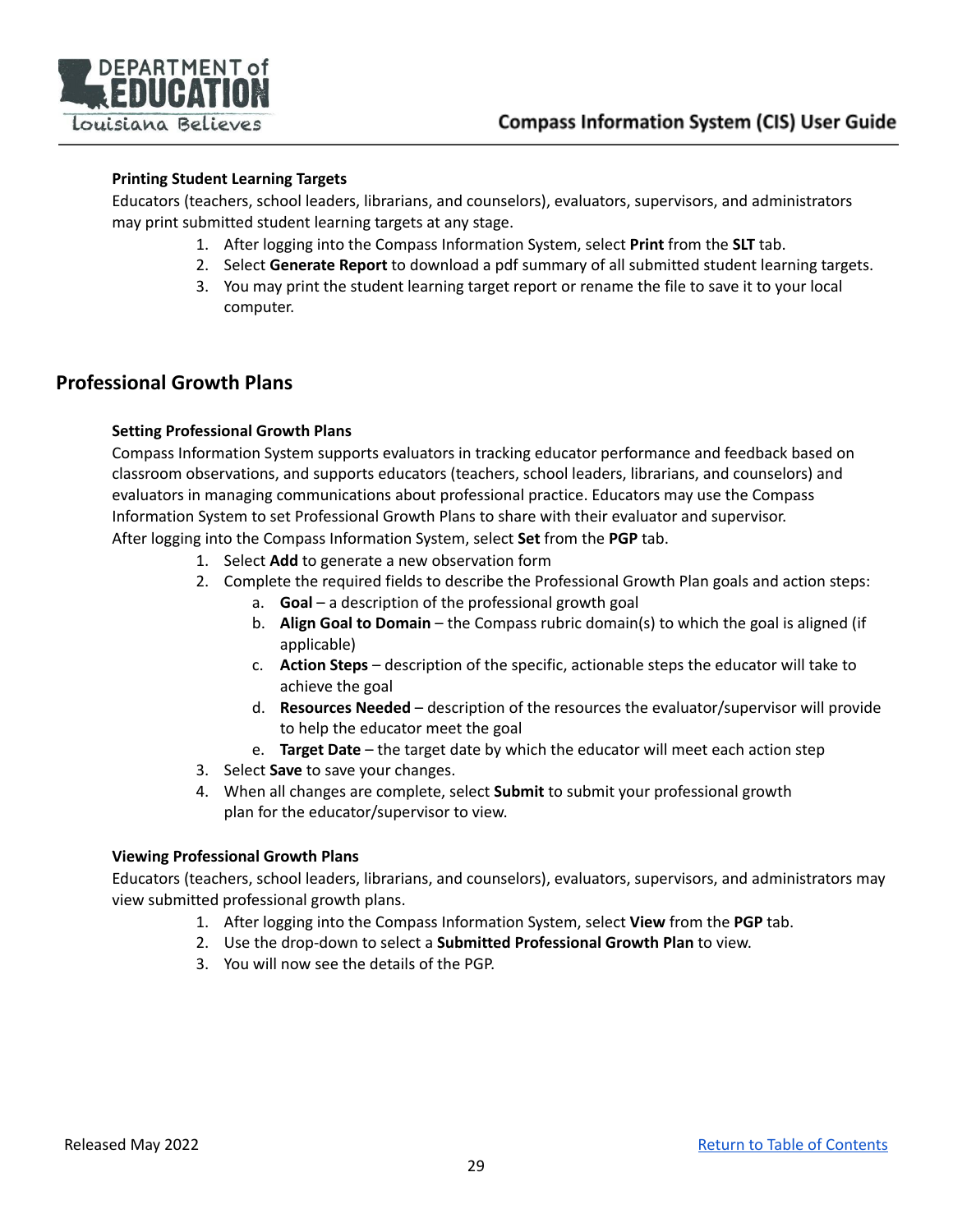

#### <span id="page-29-0"></span>**Printing Professional Growth Plans**

Educators (teachers, school leaders, librarians, and counselors), evaluators, supervisors, and administrators may print a summary of submitted professional growth plans.

- 1. After logging in to Compass Information System, select **Print** from the **PGP** tab
- 2. Select **Generate Report** to download a pdf summary of the professional growth plan.
- 3. You may print the professional growth plan report or rename the file to save it to your local computer.

### <span id="page-29-2"></span><span id="page-29-1"></span>**View & Print Observations**

#### **Viewing Observations**

Educators (teachers, school leaders, librarians, and counselors), evaluators, supervisors, and administrators may view submitted observations; however, no edits can be made from the View screen. Only assigned evaluators may edit observations.

- 1. After logging in to Compass Information System, select the employee you wish to complete the evaluation for from the **View Employee** list on the **Employee** tab.
- 2. Select **View** from the **Observation** tab.
- 3. Use the drop-down to select a **Submitted Observation** to view.
- 4. You will now see the details of the observation.

#### <span id="page-29-3"></span>**Printing Observations**

Educators (teachers, school leaders, librarians, and counselors), evaluators, supervisors, and administrators may print a summary of submitted observations.

- 1. After logging in to Compass Information System, select the employee you wish to complete the evaluation for from the **View Employee** list on the **Employee** tab.
- 2. Select **Print** from the **Observations** tab.
- 3. Select **Generate Report** to download a pdf summary of all submitted observations.
- 4. You will now see the details of the observation.
- 5. You may print the observation report or rename the file to save it to your local computer.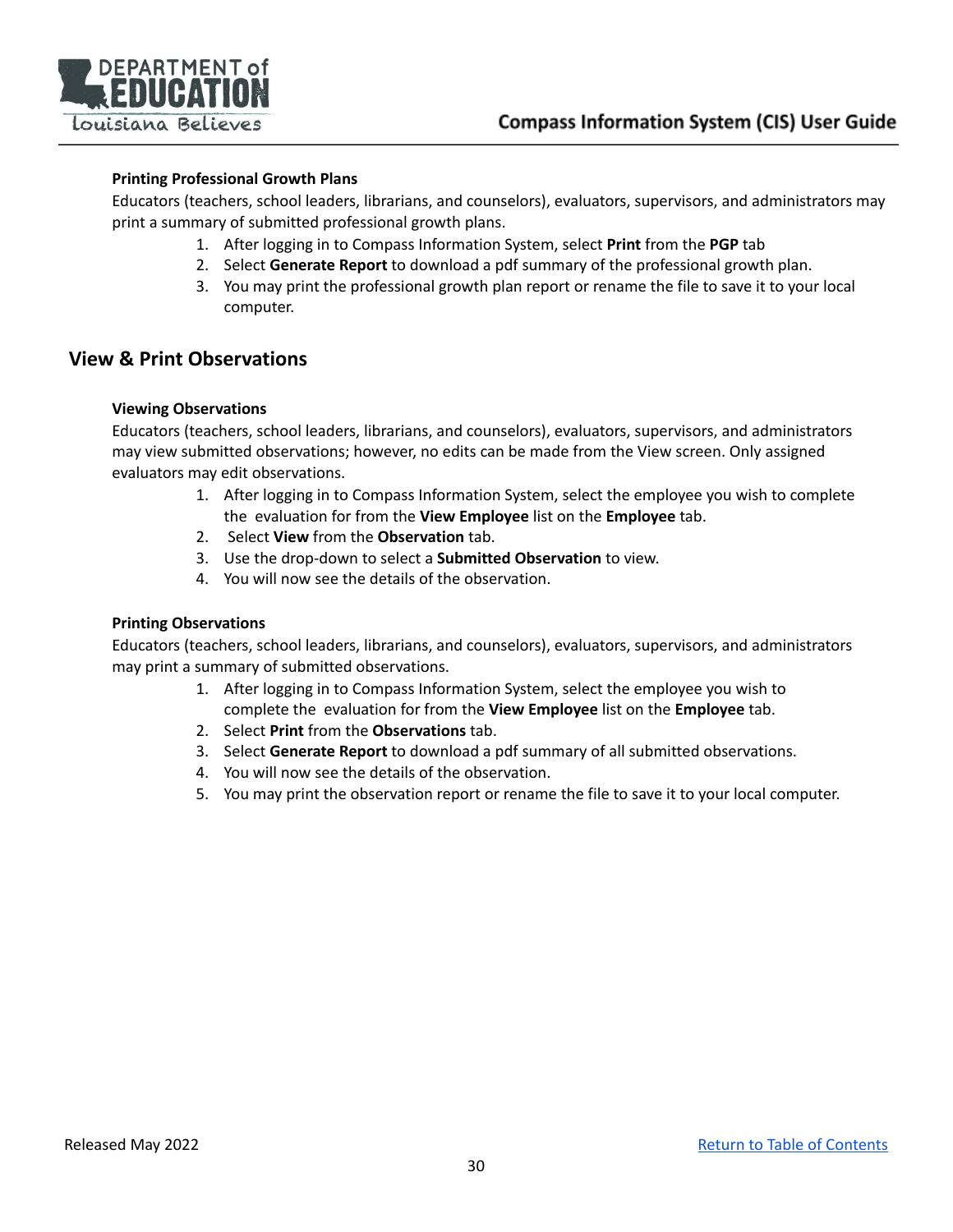

## <span id="page-30-0"></span>**Complete Final Evaluations**

#### **Report Results of Student Learning Targets**

Compass Information System allows educators (teachers, school leaders, librarians, and counselors) to report results of student assessment to help the evaluator determine the Achievement Range for student performance. This step is optional. Each district will determine whether this step is required for the student learning target to be rated or included in the evaluation.

- 1. After logging in to Compass Information System, select the employee you wish to complete the evaluation for from the **View Employee** list on the **Employee** tab.
- 2. Select **Report Results on** from the **SLT** tab.
- 3. Use the drop-down to select an **Accepted Student Learning Target** to report results on.
- 4. You will now see the details of the student learning target accepted by the evaluator.
- 5. Enter **Student Achievement Results**.
- 6. Enter **Comments** about these results to your evaluator.
- 7. Select **Submit** to submit to your evaluator for review

#### <span id="page-30-1"></span>**View and Print Evaluations**

#### <span id="page-30-2"></span>**View Evaluations**

Educators (teachers, school leaders, librarians, and counselors), evaluators, supervisors, and administrators may view submitted evaluations; however, no edits can be made from the View screen. Only assigned evaluators may edit evaluations and to do so, the evaluator must request that the appropriate evaluation be unlocked by the LEA administrator.

- 1. After logging in to CIS, select the employee you wish to complete the evaluation for from the **View Employee** list on the **Employee** tab.
- 2. Select **View** from the **Evaluation** tab.
- 3. Use the drop-down to select a **Submitted Evaluation** to view.
- 4. You will now see the details of the evaluation.

#### <span id="page-30-3"></span>**Print Evaluations**

Educators (teachers, school leaders, librarians, and counselors), evaluators, supervisors, and administrators may print a summary of submitted observations.

- 1. After logging in to CIS, select the employee you wish to complete the evaluation for from the **View Employee** list on the **Employee** tab.
- 2. Select **Print** from the **Evaluations** tab.
- 3. Select **Generate Report** to download a pdf summary of the submitted evaluation.
- 4. You may print the evaluation report or rename the file to save it to your local computer.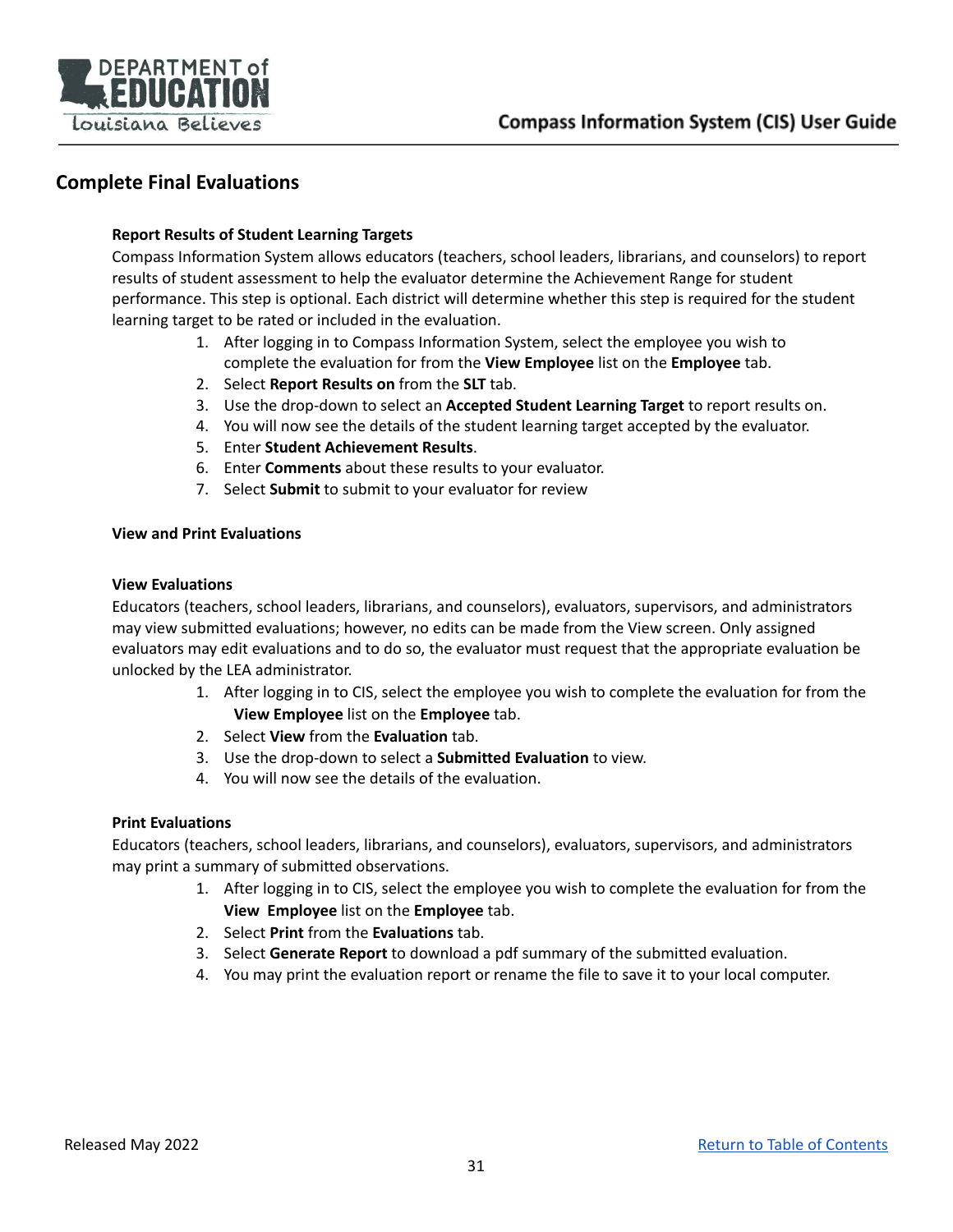

## <span id="page-31-0"></span>**View Data from Prior Years**

Compass Information System allows educators (teachers, school leaders, librarians, and counselors), supervisors, and administrators to access evaluation information for both the current year and years prior (even after transferring between districts).

- 1. After logging in to Compass Information System, check the **View Only** checkbox on the top right hand side of the page.
- 2. Select the tab of the data you wish to view (observation, SLT, evaluation, etc.).
- 3. Use the drop-down at the top of the screen to toggle to prior school years.
- 4. You will now be able to view/print your Compass data from prior school years.

## <span id="page-31-1"></span>**Appendix A: Procedure for Uploading CIS Educator Evaluation**

#### **Introduction**

The Compass Information System allows school/district supervisors and administrators to track and manage educator evaluation information. [Bulletin](https://www.doa.la.gov/media/arnl1o0r/28v147.doc) 130 provides the policy requirements for completing teacher and administrator evaluations. For information about which employees to include, consult your district's Compass contact.

The Compass Information System allows school/district supervisors and administrators to track and manage educator evaluation information. Supervisors and administrators with responsibility for employee evaluations will manage the employee rosters. At the school level, the Principal and/or their designee hold the responsibility for these actions.

The purpose of this section is to guide district administrators (LEA Admin for current year, and DOE Admin for prior year) on how to:

- 1. Download a pre-populated Excel file with current roster and data fields in the proper format and layout necessary for step 3;
- 2. Complete blank fields that are required for upload;
- 3. Upload your fully populated spreadsheet into the CIS database (Only LEA administrators)
- 4. Reviewing your uploaded evaluation data.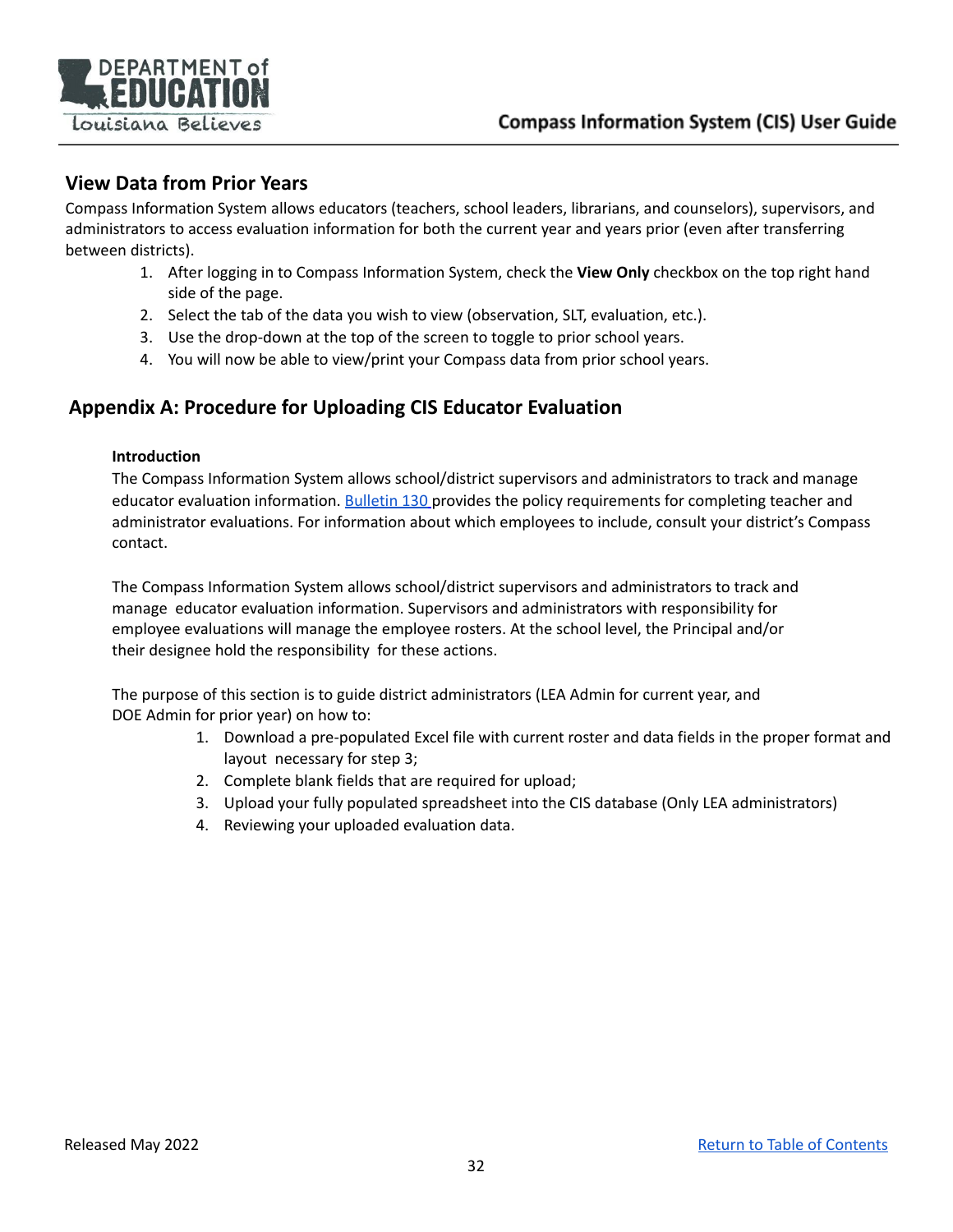

#### **Step 1: Downloading Compass Evaluations**

The Compass Evaluation **Download** function allows supervisors and administrators to view a progress summary of evaluations for all of the employees on their school/district roster. This download can be a useful final check to confirm that all evaluations have been submitted. For school/district administrators completing a batch upload of evaluation data, the download can serve as the basis for the upload file.

- 1. After logging in to the Compass [Information](https://leads13.doe.louisiana.gov/hcs/FrameWork.aspx) System, select Eval from the main screen.
- 2. Select Download located in the second row.
- 3. Select the appropriate year from the School Session drop down menu.
- 4. Select the employee's LEA and School. You may select more than one LEA and/or School by holding down the control key.
- 5. Select "Include SSNs?" to include employees' social security numbers and/or "Include Employee Key?" to include employee key numbers. You may select both but you must select at least one.
- 6. Select Submit.
- 7. Open the Excel file to view the schools' employee's data.
- 8. Review your report. Confirm that all employees you wish to submit evaluations for are included. If any employees are missing, they will need to be added to CIS to receive an evaluation. For each employee already in the report, you will need to update the spreadsheet with additional information before uploading your evaluation data.

#### **Step 2: Creating an Evaluation Data File for Upload**

The **Upload** function enables all LEA administrators to submit multiple evaluations at once. Instead of having evaluators login to CIS to submit the evaluations, school/district administrators will collect data offline and submit via file to CIS.

This function is recommended for schools/districts using alternative systems or rubrics to collect and track observation and student learning target data.

#### **Required Fields are marked in the table below.**

**Note:** All fields included in the table below must be present in order for your file to upload correctly. Additionally, pay close attention to the data type and description. For example, you will need to format the **Evaluation Completion Date**, as indicated, with format MMDDYYYY. Therefore, this column should be formatted as text in order to preserve the leading zero in month.

**Note:** Types A = (Alphanumeric) N = (Numeric) All "A" data elements should be left justified and padded with spaces All "N" data elements should be right justified and padded with zeros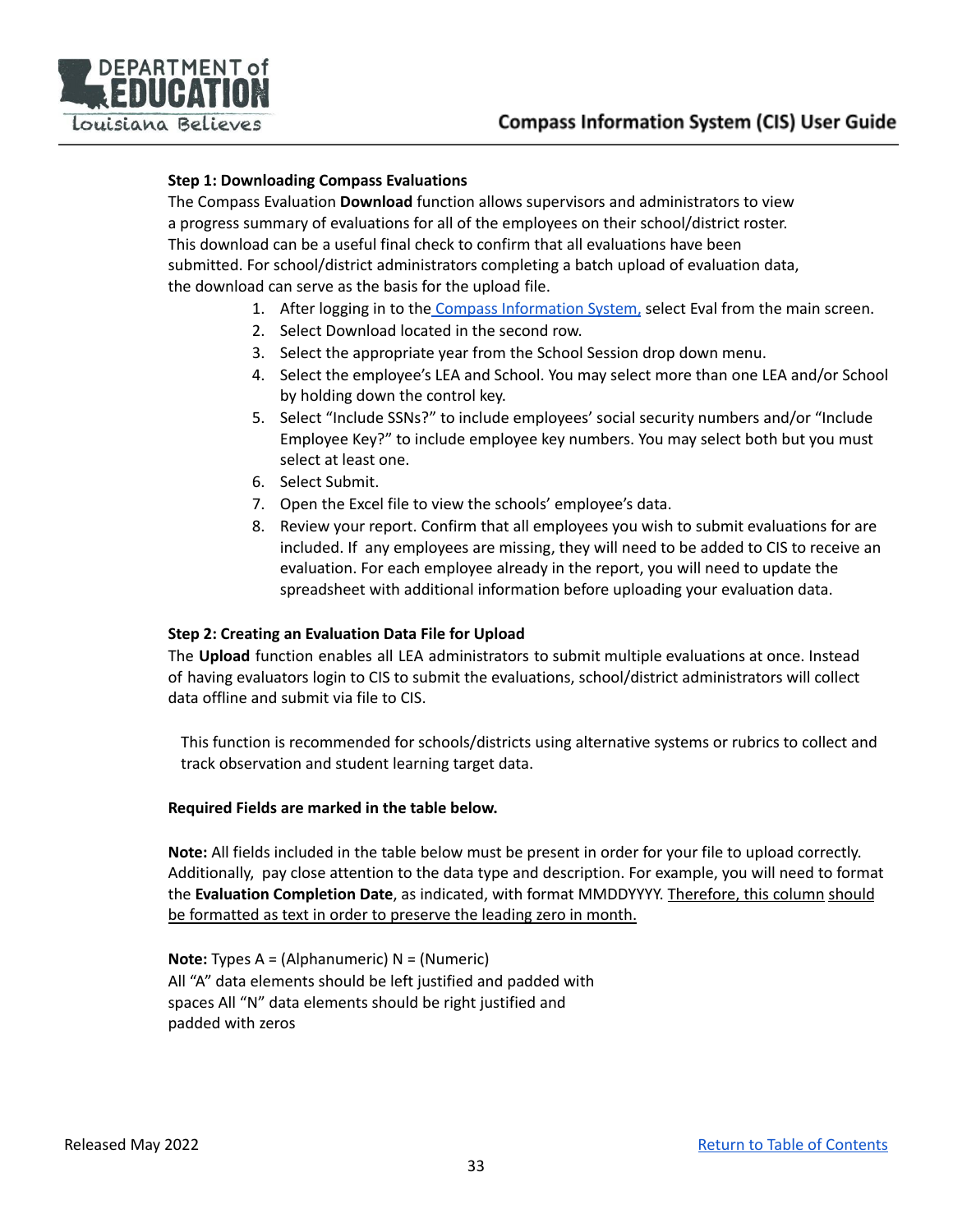

| Data Field<br>Order | <b>Date Element Name</b>                          | <b>Type</b> | Length         | <b>Decimal</b><br><b>Places</b> | <b>Description</b>                                                                                                                                         | <b>Required?</b> |
|---------------------|---------------------------------------------------|-------------|----------------|---------------------------------|------------------------------------------------------------------------------------------------------------------------------------------------------------|------------------|
| 1                   | System ID                                         | A           | 3              | $\mathbf{0}$                    | Must be "HCS"                                                                                                                                              | Y                |
| $\overline{2}$      | Record Type                                       | Α           | 3              | 0                               | Must be "200"                                                                                                                                              | Υ                |
| 3                   | <b>Beginning School</b><br><b>Session Year</b>    | N           | $\overline{4}$ | 0                               | The beginning year of the school<br>session. For example, "2018" means<br>the 2018-2019 school session.                                                    | Υ                |
| 4                   | Sponsor Code                                      | A           | 3              | $\mathbf 0$                     | LDE-assigned code that corresponds<br>to the LEA. This code must be the<br>same on each record within the file.                                            | Υ                |
| 5                   | <b>Sponsor Name</b>                               | Α           | 50             | 0                               | LDE-assigned name that corresponds<br>to the LEA.                                                                                                          |                  |
| 6                   | Home base Site Code                               | Α           | 6              | 0                               | LDE-assigned code that corresponds<br>to the employee's home base school.<br>This may be left blank if entering a<br>record for a district-level employee. | Υ                |
| 7                   | <b>Site Name</b>                                  | A           | 50             | $\mathbf 0$                     | LDE-assigned name that corresponds<br>to the school.                                                                                                       |                  |
| 8                   | <b>Employee Social</b><br><b>Security Number</b>  | N           | 9              | 0                               | The Social Security Number of the<br>employee as shown in the Compass<br>Information System.                                                               | Υ                |
| 9                   | Employee Key *                                    | N           | 9              | 0                               | The Employee Key of the employee<br>as shown in the Compass<br>Information System.                                                                         | N                |
| 10                  | <b>Employee First Name</b>                        | A           | 15             | $\mathbf 0$                     | The first name of the employee as<br>shown in the Compass Information<br>System.                                                                           | Υ                |
| 11                  | <b>Employee Last Name</b>                         | Α           | 20             | $\mathbf 0$                     | The last name of the employee as<br>shown in the Compass Information<br>System.                                                                            | Υ                |
| 12                  | <b>Evaluator Social</b><br><b>Security Number</b> | N           | 9              | $\mathbf 0$                     | The Social Security Number of the<br>evaluator as shown in the Compass<br>Information System.                                                              | Υ                |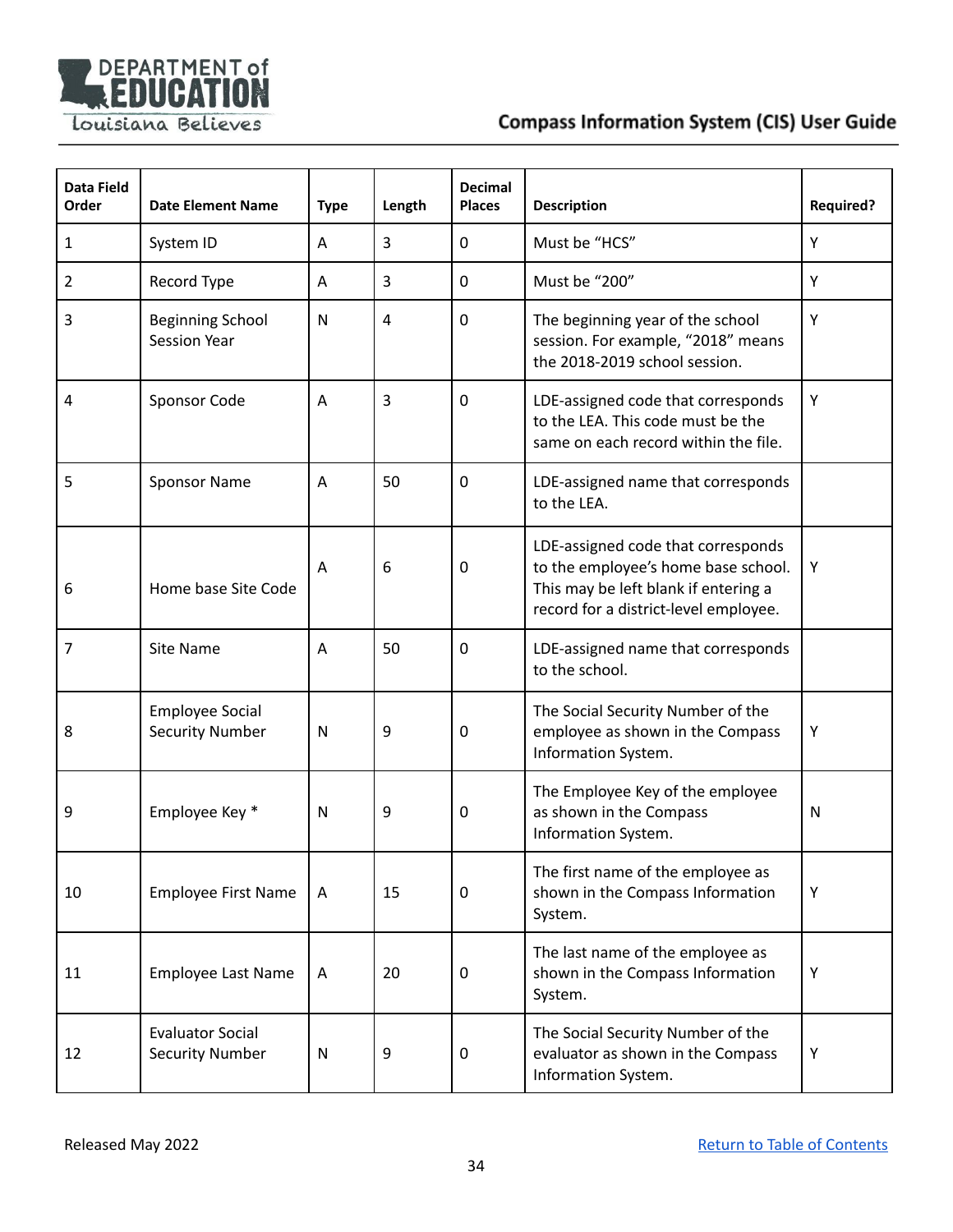

| <b>Data Field</b><br>Order | <b>Date Element Name</b>                             | <b>Type</b>  | Length | <b>Decimal</b><br><b>Places</b> | <b>Description</b>                                                                                                                                                                                           | <b>Required?</b>                                      |
|----------------------------|------------------------------------------------------|--------------|--------|---------------------------------|--------------------------------------------------------------------------------------------------------------------------------------------------------------------------------------------------------------|-------------------------------------------------------|
| 13                         | <b>Evaluator Employee</b><br>Key                     | $\mathsf{N}$ | 9      | $\mathbf 0$                     | The Employee Key of the evaluator<br>as shown in the Compass<br>Information System.                                                                                                                          | Y                                                     |
| 14                         | <b>Evaluator First</b><br>Name                       | Α            | 15     | 0                               | The first name of the evaluator as<br>shown in the Compass Information<br>System.                                                                                                                            | Y                                                     |
| 15                         | <b>Evaluator Last</b><br>Name                        | Α            | 20     | 0                               | The last name of the evaluator as<br>shown in the Compass Information<br>System.                                                                                                                             | Y                                                     |
| 16                         | <b>Evaluation Type</b><br>Code                       | Α            | 1      | 0                               | "T" for teacher; "L" for leader; "C"<br>for school counselor; "O" for other.<br>All employees receiving an<br>evaluation but not evaluated on a<br>standard Compass rubric should<br>have "O" assigned here. | Υ                                                     |
| 17                         | Average overall<br>observation score                 | N            | 6      | $\overline{2}$                  | The average of all overall<br>observation sores                                                                                                                                                              | Υ                                                     |
| 18                         | <b>Overall Professional</b><br><b>Practice Score</b> | A            | 4      | $\overline{2}$                  | This field must be entered. Decimals<br>are accepted.                                                                                                                                                        | Y                                                     |
| 19                         | Average SLT score                                    | Α            | 6      | $\overline{2}$                  | The average of all rated SLTs<br>(decimals are accepted).                                                                                                                                                    | Y                                                     |
| 20                         | <b>Overall Student</b><br>Growth Score               | Α            | 4      | $\overline{2}$                  | This field must be<br>entered. Decimals are<br>accepted.                                                                                                                                                     | Υ -<br>Required<br>for years<br>prior to<br>2017-2018 |
| 21                         | Raw Professional<br><b>Practice Score</b>            | N            | 6      | $\overline{2}$                  | The numerical<br>observation average<br>for alternative rubrics                                                                                                                                              | N                                                     |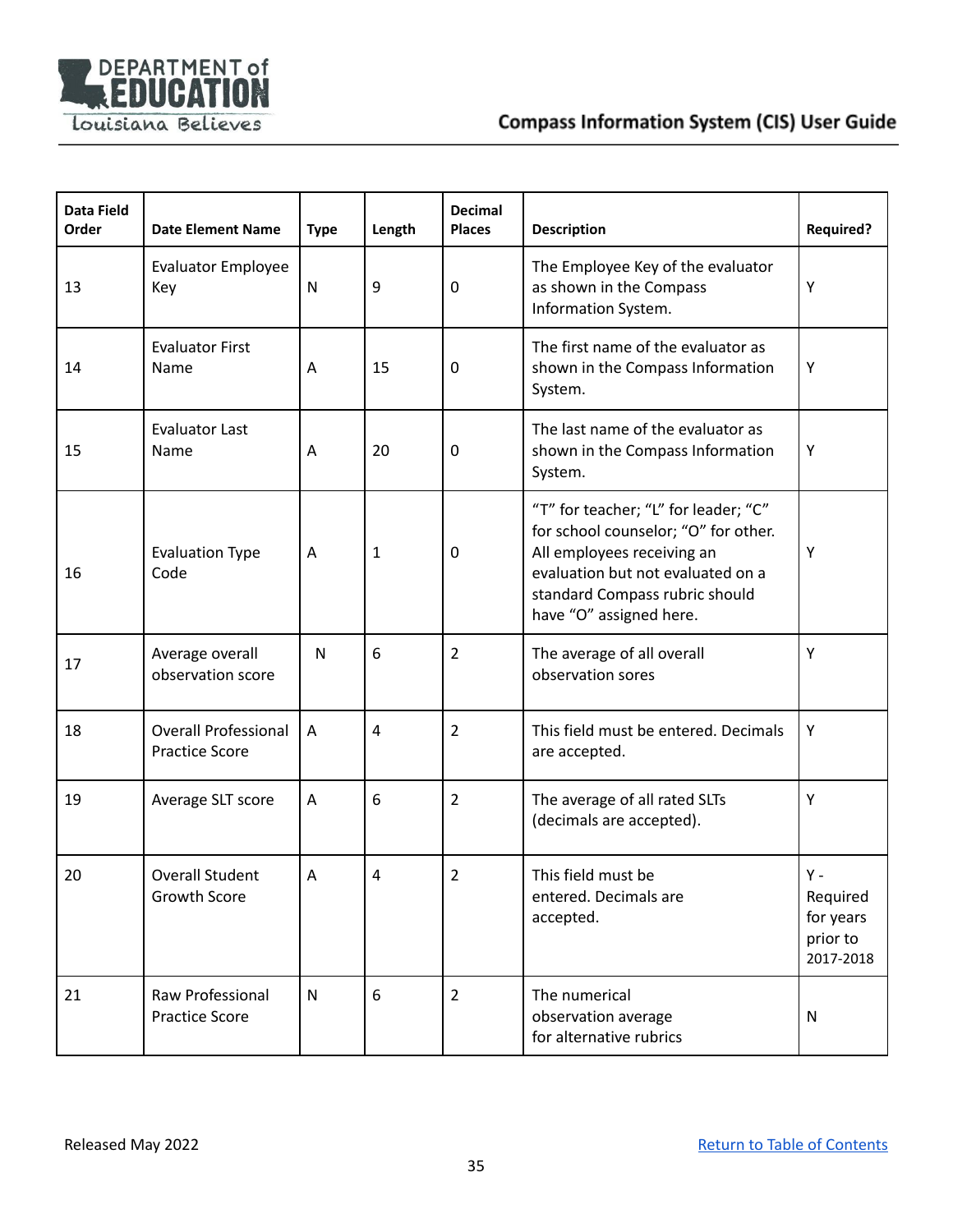

| <b>Data Field</b><br>Order | <b>Date Element Name</b>                 | <b>Type</b> | Length         | <b>Decimal</b><br><b>Places</b> | <b>Description</b>                                                                                                                                                                                                                                                                                                                                                                                                                                                                                                                                                                                                                                                                                                                                                                                                                                                                                                                                            | <b>Required?</b> |
|----------------------------|------------------------------------------|-------------|----------------|---------------------------------|---------------------------------------------------------------------------------------------------------------------------------------------------------------------------------------------------------------------------------------------------------------------------------------------------------------------------------------------------------------------------------------------------------------------------------------------------------------------------------------------------------------------------------------------------------------------------------------------------------------------------------------------------------------------------------------------------------------------------------------------------------------------------------------------------------------------------------------------------------------------------------------------------------------------------------------------------------------|------------------|
| 22                         | Is Intensive Assistance<br>Required?     | Α           | $\mathbf{1}$   | $\mathbf 0$                     | "Y" for yes; "N" for no                                                                                                                                                                                                                                                                                                                                                                                                                                                                                                                                                                                                                                                                                                                                                                                                                                                                                                                                       | Υ                |
| 23                         | <b>Evaluation Completion</b><br>Date     | N           | 8              | 0                               | This must be in an abbreviated 8-<br>character format listing the month,<br>day, and year without dashes,<br>periods, or slashes (MMDDYYYY). For<br>example, July 01, 2018, should be<br>listed as 07132018.                                                                                                                                                                                                                                                                                                                                                                                                                                                                                                                                                                                                                                                                                                                                                  | Y                |
| 24                         | <b>General Comments</b>                  | Α           | 500            | $\mathbf 0$                     |                                                                                                                                                                                                                                                                                                                                                                                                                                                                                                                                                                                                                                                                                                                                                                                                                                                                                                                                                               |                  |
| 25                         | <b>Professional Practice</b><br>Comments | Α           | 500            | $\mathbf 0$                     |                                                                                                                                                                                                                                                                                                                                                                                                                                                                                                                                                                                                                                                                                                                                                                                                                                                                                                                                                               |                  |
| 26                         | <b>Student Growth</b><br>Comments        | Α           | 500            | $\mathbf 0$                     |                                                                                                                                                                                                                                                                                                                                                                                                                                                                                                                                                                                                                                                                                                                                                                                                                                                                                                                                                               |                  |
| 27                         | Incomplete Evaluation<br>Reason Code     | ${\sf N}$   | $\overline{2}$ | 0                               | Required if an evaluation was not<br>completed on this employee Acceptable<br>two-digit codes and their corresponding<br>reason are as follows:<br>03-Resigned 04-Deseased 06-Sabbatical<br>08-Terminated 09-Retired<br>10-Extended Absence 99-Other<br>If this item is not blank (spaces), then:<br><b>Evaluator Social Security Number,</b><br>1.<br>Evaluator Type Code, is Intensive<br>Assistance Required, and Evaluation<br>Completion Date may be blank (spaces);<br>and<br>Overall Professional Practice Score,<br>2.<br>Student Learning Target Average Score,<br>Overall Student Growth Score, Raw<br>Professional Practice Score, and<br>Evaluation Completion Date must be<br>blank.<br>Note: If the evaluation is incomplete, the<br>Incomplete Evaluation Reason Code and<br>Incomplete Evaluation Rationale Text<br>may be entered in lieu of the<br>professional practice rating, student<br>growth rating and overall evaluation<br>rating. |                  |